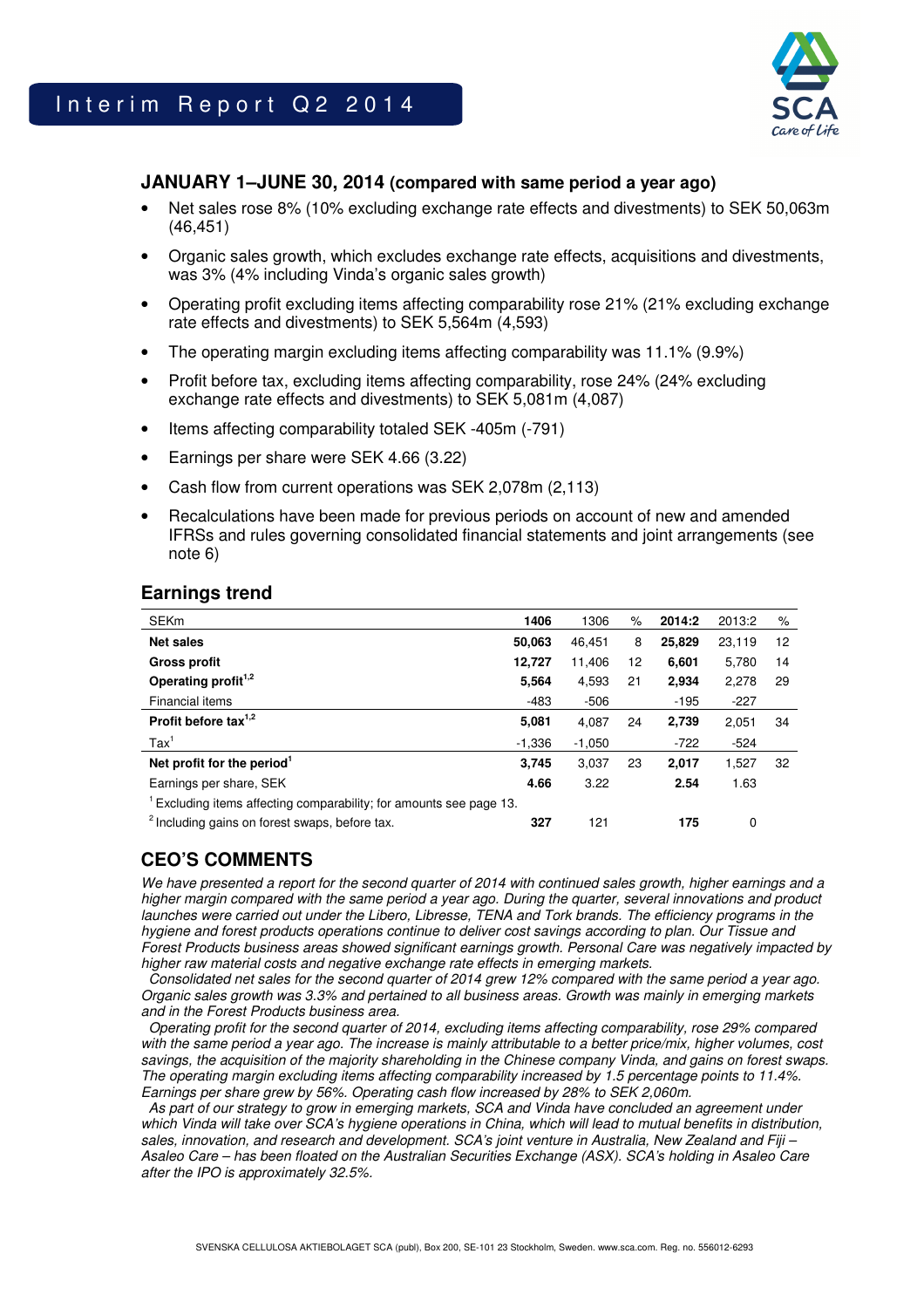



# **EARNINGS TREND FOR THE GROUP**

| <b>SEKm</b>                                                       | 1406      | 1306      | %  | 2014:2   | 2013:2    | %  |
|-------------------------------------------------------------------|-----------|-----------|----|----------|-----------|----|
| <b>Net sales</b>                                                  | 50,063    | 46.451    | 8  | 25,829   | 23,119    | 12 |
| Cost of goods sold                                                | $-37,336$ | $-35,045$ |    | -19,228  | $-17,339$ |    |
|                                                                   |           |           |    |          |           |    |
| <b>Gross profit</b>                                               | 12,727    | 11,406    | 12 | 6,601    | 5,780     | 14 |
| Sales, general and administration                                 | $-7,163$  | $-6,813$  |    | $-3,667$ | $-3,502$  |    |
| Operating profit <sup>1,2</sup>                                   | 5,564     | 4,593     | 21 | 2,934    | 2,278     | 29 |
| Financial items                                                   | $-483$    | $-506$    |    | $-195$   | $-227$    |    |
| Profit before tax $1,2$                                           | 5,081     | 4,087     | 24 | 2,739    | 2,051     | 34 |
| $\text{Tax}^1$                                                    | $-1,336$  | $-1,050$  |    | $-722$   | $-524$    |    |
| Net profit for the period <sup>1</sup>                            | 3,745     | 3,037     | 23 | 2,017    | 1,527     | 32 |
| Excluding items affecting comparability; for amounts see page 13. |           |           |    |          |           |    |
| <sup>2</sup> Including gains on forest swaps, before tax.         | 327       | 121       |    | 175      | 0         |    |
| Earnings per share, SEK owners of the parent company              |           |           |    |          |           |    |
| - after dilution effects                                          | 4.66      | 3.22      |    | 2.54     | 1.63      |    |
| Margins (%)                                                       |           |           |    |          |           |    |
| Gross margin                                                      | 25.4      | 24.6      |    | 25.6     | 25.0      |    |
| Operating margin <sup>1,2</sup>                                   | 11.1      | 9.9       |    | 11.4     | 9.9       |    |
| Financial net margin                                              | $-1.0$    | $-1.1$    |    | $-0.8$   | $-1.0$    |    |
| Profit margin <sup>1,2</sup>                                      | 10.1      | 8.8       |    | 10.6     | 8.9       |    |
| $\text{Tax}^1$                                                    | $-2.7$    | $-2.3$    |    | $-2.8$   | $-2.3$    |    |
| Net margin $1$                                                    | 7.4       | 6.5       |    | 7.8      | 6.6       |    |
| Excluding items affecting comparability; for amounts see page 13. |           |           |    |          |           |    |
| <sup>2</sup> Including gains on forest swaps, before tax.         | 327       | 121       |    | 175      | 0         |    |

### **OPERATING PROFIT PER BUSINESS AREA**

| <b>SEKm</b>                                                                                                                    | 1406   | 1306   | %   | 2014:2 | 2013:2 | %   |
|--------------------------------------------------------------------------------------------------------------------------------|--------|--------|-----|--------|--------|-----|
| Personal Care                                                                                                                  | 1.699  | 1.780  | -5  | 877    | 902    | -3  |
| Tissue                                                                                                                         | 3.045  | 2.599  | 17  | 1.652  | .333   | 24  |
| Forest Products <sup>2</sup>                                                                                                   | 1.209  | 507    | 138 | 623    | 250    | 149 |
| Other                                                                                                                          | $-389$ | $-293$ |     | $-218$ | $-207$ |     |
| Total $1,2$                                                                                                                    | 5,564  | 4,593  | 21  | 2.934  | 2.278  | 29  |
| Excluding items affecting comparability; for amounts see page 13.<br><sup>2</sup> Including gains on forest swaps, before tax. | 327    | 121    |     | 175    |        |     |

# **OPERATING CASH FLOW PER BUSINESS AREA**

| <b>SEKm</b>            | 1406   | 1306   | %     | 2014:2 | 2013:2 | %   |
|------------------------|--------|--------|-------|--------|--------|-----|
| Personal Care          | 1,118  | 1.323  | $-15$ | 730    | 522    | 40  |
| Tissue                 | 2,492  | 2.119  | 18    | 1.415  | 995    | 42  |
| <b>Forest Products</b> | 295    | 417    | $-29$ | 57     | 121    | -53 |
| Other                  | $-413$ | $-295$ |       | $-142$ | -32    |     |
| <b>Total</b>           | 3,492  | 3,564  | -2    | 2,060  | 1.606  | 28  |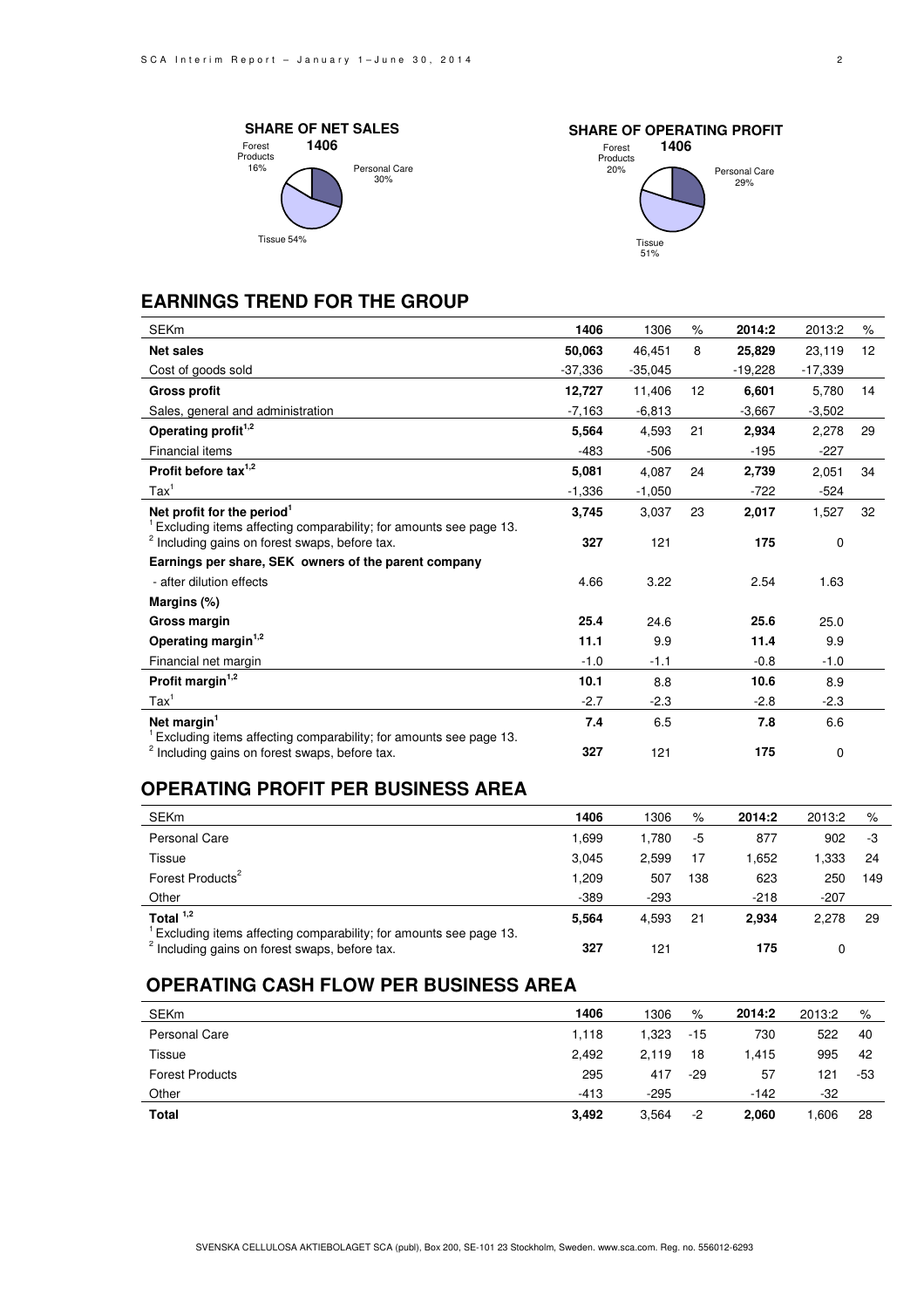#### **Net sales**



# **GROUP**

### **MARKET/EXTERNAL ENVIRONMENT**

Demand for tissue in Europe was stable during the first half of 2014 compared with the same period a year ago. In North America, demand for AfH tissue was stable during the first half of 2014 compared with the same period a year ago. The second quarter showed slight growth, while the first quarter was negatively affected by the harsh winter in North America. In emerging markets, demand increased during the first half of 2014.

Demand for personal care products in Europe was stable during the first half of 2014 compared with the same period a year ago. Demand rose in emerging markets.

Demand for publication paper in Europe decreased during the first half of 2014 compared with the same period a year ago. The market for solid-wood products improved in Europe during the first half of 2014 compared with the same period a year ago.

### **SALES AND EARNINGS**

#### **January–June 2014 compared with corresponding period a year ago**

Net sales rose 8% (10% excluding exchange rate effects and divestments) to SEK 50,063m (46,451). Organic sales growth, which excludes exchange rate effects, acquisitions and divestments, was 3%, of which price/mix accounted for 2% and volume for 1%. Organic sales growth in mature markets was 1%, while in emerging markets it was 7%. Emerging markets accounted for 31% of sales. The acquisition of the majority shareholding in the Chinese company Vinda increased sales by 7%. Sales growth including acquisition, but excluding exchange rate effects and divestments, was 10%. Divestments decreased sales by 3%. Exchange rate effects increased sales by 1%.

**Profit before tax**3 000 2 500 2 000 1 500 1 000 500  $\overline{0}$ 2014/1 2013.7 2013.4 2013.3 2014.1

#### **Excluding items affecting comparability**

#### **Change in net sales (%)**

|                    | 1406 vs.<br>1306 | 2014:2 vs.<br>2013:2 |
|--------------------|------------------|----------------------|
| <b>Total</b>       | 8                | 12                   |
| Price/mix          | 2                | 2                    |
| Volume             | 1                | 1                    |
| Currency           | 1                | 2                    |
| Acquisitions       | 7                | 7                    |
| <b>Divestments</b> | -3               |                      |

Operating profit, excluding items affecting comparability, rose 21% (21% excluding exchange rate effects and divestments) to SEK 5,564m (4,593). A better price/mix, higher volumes, cost savings, the acquisition in China and gains on forest swaps contributed to the earnings growth. Higher raw material costs and divestments had a negative impact on earnings. The corresponding profit for Personal Care decreased by 5% (7% excluding exchange rate effects). The corresponding profit for Tissue rose 17% (17% excluding exchange rate effects and divestments). For Forest Products, the corresponding profit improved by 138% (144% excluding divestments).

Items affecting comparability amounted to SEK -405m (-791) and consist of restructuring costs for the previously announced efficiency programs, revaluation effects pertaining to Vinda's product inventory attributable to the acquisition balance, transaction costs associated with acquisitions and divestments, and integration costs for the Georgia-Pacific acquisition.

Cost savings related to the cost-cutting and efficiency program covering all of SCA's hygiene operations, i.e., Personal Care and Tissue, amounted to approximately SEK 1,010m during the first half of 2014. During the second quarter of 2014, the cost savings amounted to approximately SEK 520m, corresponding to an annual rate of approximately EUR 230m. Total cost savings are expected to total EUR 300m upon full effect in 2015. The program is progressing according to plan.

Financial items decreased to SEK -483m (-506) as a result of lower interest rates, which compensated for a higher average level of net debt during the period. Profit before tax, excluding items affecting comparability, rose 24% (24% excluding exchange rate effects and divestments) to SEK 5,081m (4,087). The tax expense, excluding items affecting comparability, was SEK 1,336m (1,050).

# **Operating profit and margin**



 **Excluding items affecting comparability**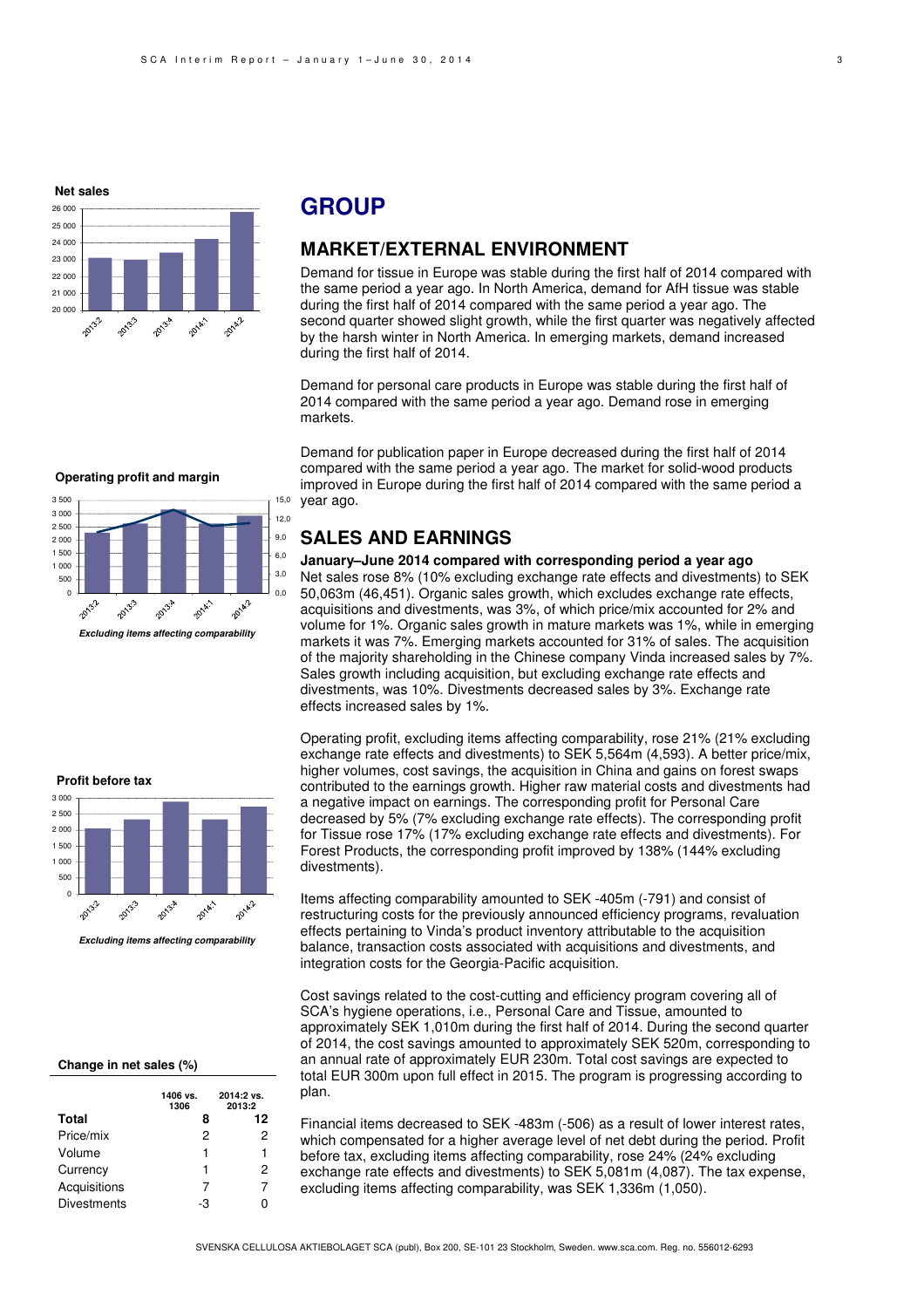Net profit for the period, excluding items affecting comparability, rose 23% (20% excluding exchange rate effects) to SEK 3,745m (3,037). Earnings per share, including items affecting comparability, were SEK 4.66 (3.22).

#### **Second quarter 2014 compared with second quarter 2013**

Net sales rose 12% (10% excluding exchange rate effects) to SEK 25,829m (23,119). Organic sales growth, which excludes exchange rate effects, acquisitions and divestments, was 3%, of which price/mix accounted for 2% and volume for 1%. Organic sales growth in mature markets was 1%, while in emerging markets it was 9%. Emerging markets accounted for 31% of sales. The acquisition of the majority shareholding in the Chinese company Vinda increased sales by 7%. Sales growth including acquisition, but excluding exchange rate effects, was 10%. Exchange rate effects increased sales by 2%.

Operating profit, excluding items affecting comparability, rose 29% (25% excluding exchange rate effects) to SEK 2,934m (2,278). The increased profit is attributable to better price/mix, higher volumes, cost savings, the acquisition in China and gains on forest swaps. The acquisition in China increased profit by 6%. Higher raw material costs had a negative impact on earnings.

Profit before tax, excluding items affecting comparability, rose 34% (30% excluding exchange rate effects) to SEK 2,739m (2,051).

### **CASH FLOW AND FINANCING**

The operating cash surplus amounted to SEK 7,536m (6,531). The cash flow effect of changes in working capital was SEK -1,969m (-986), mainly due to an increase in trade receivables and slightly larger inventory. Current capital expenditures amounted to SEK -1,607m (-1,488). Operating cash flow amounted to SEK 3,492m (3,564).

Financial items decreased to SEK -483m (-506) as a result of a lower interest rates, which compensated for a higher average level of net debt during the period. Tax payments totaled SEK 947m (959). Cash flow from current operations amounted to SEK 2,078m (2,113) during the period. A higher operating cash surplus did not fully compensate for a higher level of tied-up working capital and higher capital expenditures.

Strategic investments totaled SEK -900m (-782). The net sum of acquisitions and divestments was SEK -9m (588). Payment of the shareholder dividend affected cash flow by SEK -3,411m (-3,232). Net cash flow totaled SEK -2,242m (-1,313).

Net debt has increased by SEK 3,996m during the year to date, to SEK 37,915m. Excluding pension liabilities, net debt amounted to SEK 34,539m. Net cash flow increased net debt by SEK 2,242m. Fair value measurement of pension assets and pension obligations together with fair valuation of financial instruments increased net debt by SEK 1,180m. Exchange rate movements increased net debt by SEK 574m. The debt/equity ratio was 0.56 (0.50 at the start of the year and 0.54 on June 30, 2013). Excluding pension liabilities, the debt/equity ratio was 0.51 (0.47 at the start of the year and 0.50 on June 30, 2013). The debt payment capacity was 38% (36%).

As per June 30, 2014, SCA had, excluding Vinda, outstanding commercial paper worth SEK 7,852m maturing within 12 months and unutilized credit facilities totaling SEK 18,692m, including SEK 18,369m in long-term facilities. Cash and cash equivalents amounted to SEK 3,388m.

### **EQUITY**

Consolidated equity increased by SEK 383m during the period, to SEK 68,194m. Net profit for the period increased equity by SEK 3,441m. Equity decreased by SEK 3,411m through payment of the shareholder dividend, and by SEK 982m after tax as a result of restatement of the net pension liability to fair value. Fair value measurement of financial instruments increased equity by SEK 55m after tax. Exchange rate movements, including the effects of hedges of net investments in foreign assets after tax, increased equity by SEK 1,498m. Acquisitions of noncontrolling interests decreased equity by SEK 169m. Issue costs in associated companies decreased equity by SEK 49m.

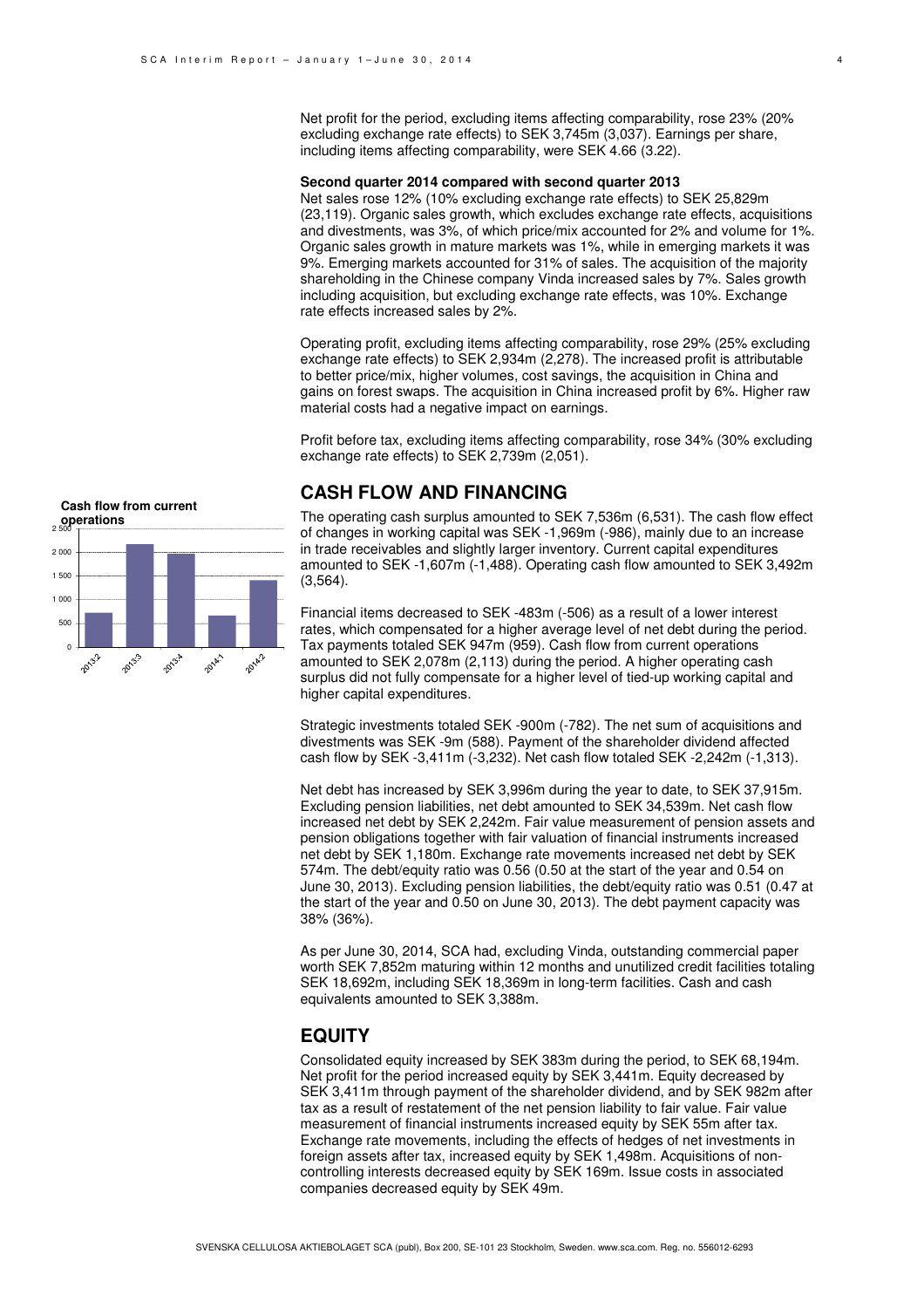### **TAX**

A tax expense of SEK 1,336m is reported for the period, excluding items affecting comparability, corresponding to a tax rate of 26%. The tax expense including items affecting comparability was SEK 1,235m.

### **EVENTS DURING THE YEAR**

On March 25, 2014, SCA raised – as the first listed Swedish company – SEK 1.5bn through a green bond issue. The proceeds will be used for investments in projects with a positive environmental impact. The bond, which is denominated in Swedish kronor, has a five-year tenor and is issued under the company's EMTN (Euro Medium Term Note) program. The bond has two tranches – a SEK 1bn floating rate note, priced at three-month STIBOR +0.68% annually, and a SEK 500m fixed rate tranche with an annual coupon of 2.50%.

In June 2014 SCA strengthened its presence in the Middle East through the acquisition of the outstanding 50% of the joint venture company Fine Sancella from Nuqul Group. The purchase price for the outstanding shares was approximately USD 25m (approximately SEK 165m) on a debt-free basis. Fine Sancella is a leading player in feminine hygiene products in parts of the Middle East under the Nana and Cinderella brands. The company had sales of approximately SEK 200m in 2013.

On June 30, 2014, SCA floated its joint venture in Australia, New Zealand and Fiji – Asaleo Care – on the Australian Securities Exchange (ASX). SCA's holding in Asaleo Care after the IPO is approximately 32.5%. Asaleo Care manufactures and markets consumer tissue and AfH tissue, baby diapers, feminine care products and incontinence products. Leading brands include TENA, Tork, Sorbent, Libra and Treasures. In 2013 the company reported net sales of AUD 625m (approximately SEK 3.9bn) and operating profit of AUD 97m (approximately SEK 610m). The company has approximately 1,050 full-time employees. The company's market cap was approximately AUD 995m (approximately SEK 6,300m), of which SCA's ownership share amounted to approximately AUD 323m (approximately SEK 2,040m). SCA will continue reporting the holding in accordance with the equity method. TENA and Tork are SCA's leading global brands for incontinence products and AfH tissue, respectively. These two brands will continue to be owned by SCA but will be licensed to Asaleo Care for sales of products under these brands in the Australasian markets.

### **EVENTS AFTER THE END OF THE QUARTER**

Today, July 18, 2014, SCA announced that the company is strengthening its cooperation with the Chinese company Vinda. SCA to transfer its hygiene business in China, Hong Kong and Macau to Vinda. As part of the transaction, SCA and Vinda have signed an exclusive licensing agreement for Vinda to market and sell SCA's TENA (incontinence products), Tork (AfH tissue), Tempo (consumer tissue), Libero (baby diapers), and Libresse (feminine care products) brands in China, Hong Kong and Macau. Under the agreement, Vinda receives the rights to these product brands in the aforementioned Chinese markets. Vinda will acquire SCA's Dr P and Sealer brands in China. SCA has been a shareholder in Vinda since 2007, became a majority shareholder in late 2013, and has consolidated Vinda since the first quarter of 2014. In 2013 SCA's hygiene business in China, Hong Kong and Macau had net sales of approximately SEK 600m. The purchase consideration amounts to approximately HKD 1,144m (approximately SEK 1,000m) on a debt-free basis, which corresponds to SCA's book value. The agreement is subject to approval of Vinda's shareholders. Vinda is listed on the Hong Kong Stock Exchange.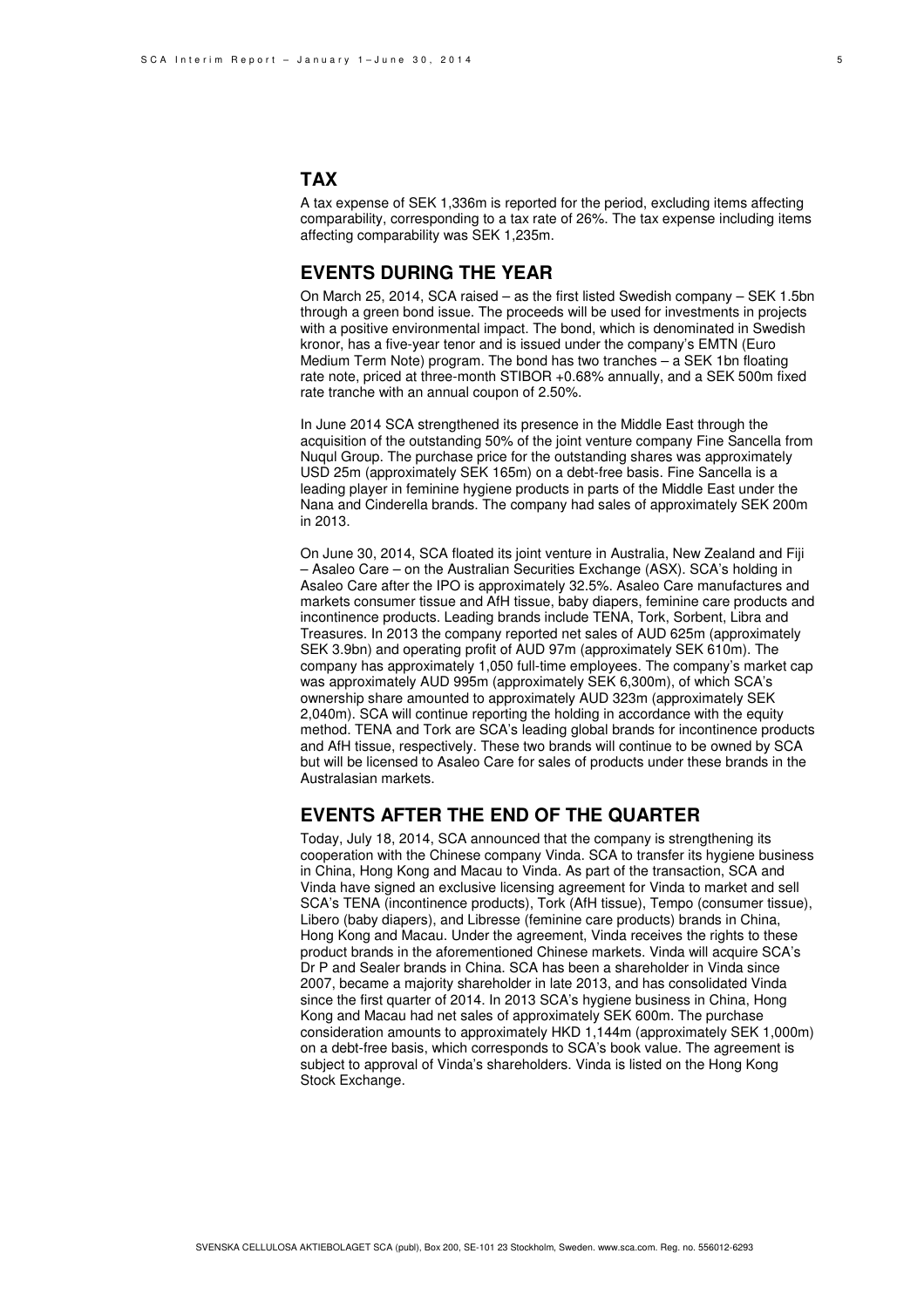**Share of Group, net sales 1406**



**Share of Group, operating profit 1406**





**Operating profit and margin**



#### **Change in net sales (%)**

|                    | 1406 vs.<br>1306 | 2014:2 vs.<br>2013:2 |
|--------------------|------------------|----------------------|
| Total              | 1                |                      |
| Price/mix          | 1                | 2                    |
| Volume             | 1                | 2                    |
| Currency           | -1               | 0                    |
| Acquisitions       | ŋ                | 0                    |
| <b>Divestments</b> | Ω                | n                    |

#### **Change in operating profit (%)**

|               | 1406 vs.<br>1306 | 2014:2 vs.<br>2013:2 |
|---------------|------------------|----------------------|
| <b>Total</b>  | -5               | -3                   |
| Price/mix     | 3                | 11                   |
| Volume        | 8                | 7                    |
| Raw materials | -15              | -22                  |
| Energy        | ი                | 0                    |
| Currency      | 2                | 5                    |
| Other         | -3               |                      |

# **PERSONAL CARE**

| SEKm                 | 1406   | 1306   | $\%$ | 2014:2 | 2013:2 | $\%$ |
|----------------------|--------|--------|------|--------|--------|------|
| Net sales            | 14.992 | 14.776 |      | 7.750  | 7.475  | 4    |
| Operating surplus    | 2.190  | 2.270  | -4   | 1.121  | 1.144  | -2   |
| Operating profit*    | 1.699  | 1.780  | -5   | 877    | 902    | -3   |
| Operating margin, %* | 11.3   | 12.0   |      | 11.3   | 12.1   |      |
| Operating cash flow  | 1.118  | 1,323  |      | 730    | 522    |      |

\*) Excluding restructuring costs, which are reported as items affecting comparability outside of the business area.

#### **January–June 2014 compared with corresponding period a year ago**

Net sales rose 1% to SEK 14,992m (14,776). Organic sales growth, which excludes exchange rate effects, acquisitions and divestments, was 2%, of which price/mix accounted for 1% and volume for 1%. Organic sales growth in mature markets was 0%, while in emerging markets it was 5%. Emerging markets accounted for 42% of sales. Exchange rate effects decreased sales by 1%.

For incontinence products, under the global leading TENA brand, organic sales growth was 2%. Growth is mainly attributable to Latin America and Europe. For baby diapers, organic sales growth was -1%. The decrease is mainly attributable to Asia and Latin America, which was not fully compensated by growth in Europe. For feminine care products, organic sales growth was 11%, mainly attributable to emerging markets.

Operating profit excluding items affecting comparability was 5% lower than the corresponding period a year ago and amounted to SEK 1,699m (1,780). Higher raw material costs, investments in increased marketing activities and negative exchange rate transaction effects as a result of weakened currencies in emerging markets had a negative impact on profit. Profit was favorably affected by a better price/mix, higher volumes and cost savings. Incontinence products and feminine care products showed improved earnings compared with the preceding year, while profit for baby diapers was lower.

The operating cash surplus amounted to SEK 2,195m (2,278). Operating cash flow decreased to SEK 1,118m (1,323) as a result of the lower operating cash surplus, a higher level of tied-up working capital and increased investments.

#### **Second quarter 2014 compared with second quarter 2013**

Net sales rose 4% to SEK 7,750m (7,475). Organic sales growth was 4%, of which price/mix accounted for 2% and volume for 2%. Organic sales growth in mature markets was 0%, while in emerging markets it was 9%. Emerging markets accounted for 43% of sales.

For incontinence products, under the global leading TENA brand, organic sales growth was 3%, mainly attributable to Europe and Latin America. For baby diapers, organic sales growth was 2%, mainly attributable to Europe. For feminine care products, organic sales growth was 11%, attributable to emerging markets.

Operating profit excluding items affecting comparability decreased by 3% (8% excluding exchange rate effects) to SEK 877m (902). Profit was negatively affected by higher raw material costs and negative exchange rate transaction effects as a result of weakened currencies in emerging markets. A better price/mix, higher volumes and cost savings had a positive impact on profit.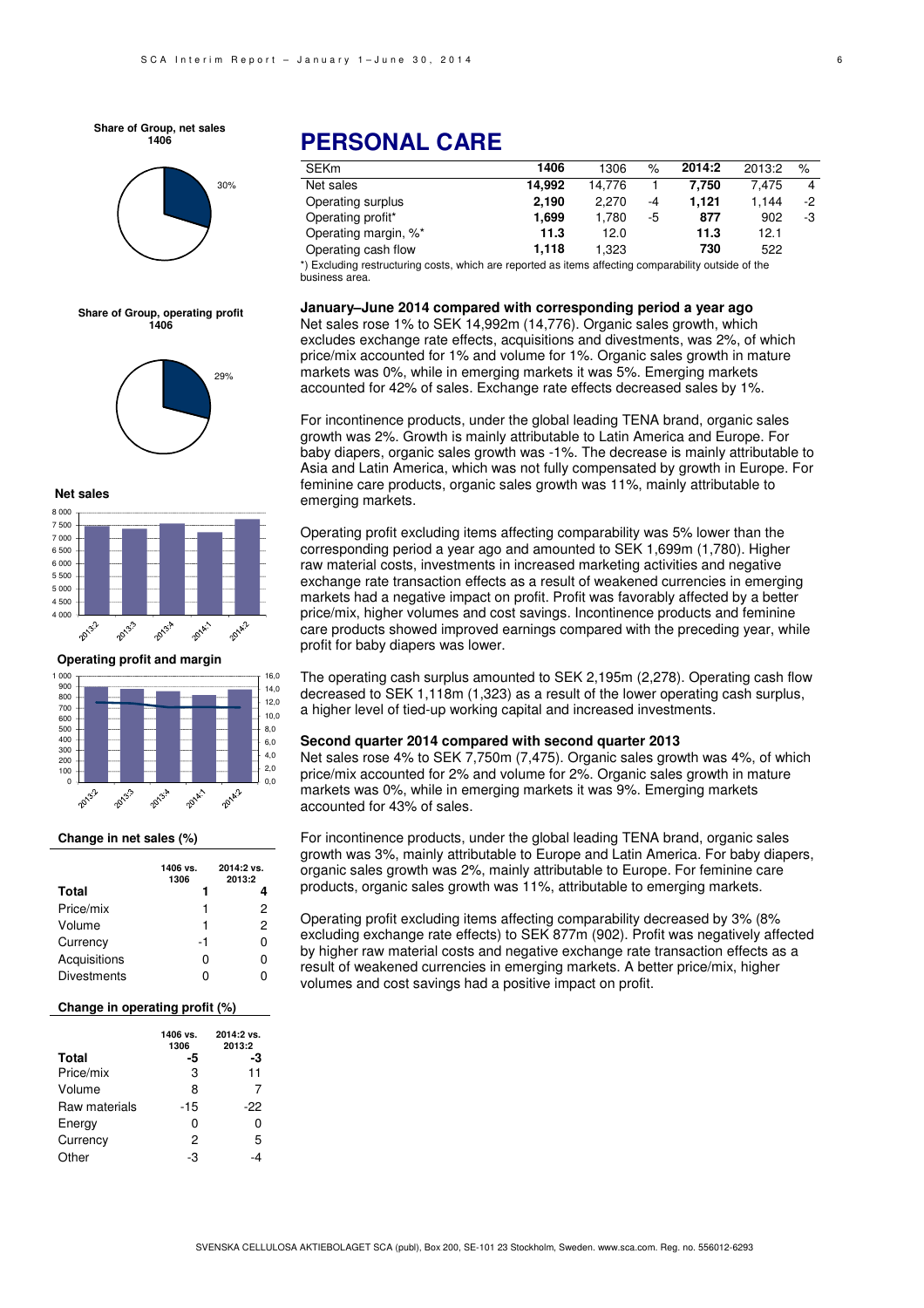**Share of Group, net sales 1406**



**Share of Group, operating profit 1406**



**Net sales**



**Operating profit and margin**



#### **Change in net sales (%)**

|                    | 1406 vs.<br>1306 | 2014:2 vs.<br>2013:2 |
|--------------------|------------------|----------------------|
| Total              | 14               | 18                   |
| Price/mix          |                  | 1                    |
| Volume             | O                | 1                    |
| Currency           | 2                | з                    |
| Acquisitions       | 13               | 13                   |
| <b>Divestments</b> | -2               |                      |

#### **Change in operating profit (%)**

|               | 1406 vs.<br>1306 | 2014:2 vs.<br>2013:2 |
|---------------|------------------|----------------------|
| <b>Total</b>  | 17               | 24                   |
| Price/mix     |                  | 9                    |
| Volume        | 3                | 3                    |
| Raw materials | 1                | 1                    |
| Energy        | 2                | 3                    |
| Currency      | 3                |                      |
| Other         |                  |                      |

### **TISSUE**

| <b>SEKm</b>                                                                                         | 1406   | 1306   | $\%$ | 2014:2 | 2013:2 | $\%$ |
|-----------------------------------------------------------------------------------------------------|--------|--------|------|--------|--------|------|
| Net sales                                                                                           | 27.155 | 23.829 | 14   | 14.039 | 11.930 | 18   |
| Operating surplus                                                                                   | 4.554  | 3.855  | 18   | 2.411  | 1.960  | 23   |
| Operating profit*                                                                                   | 3.045  | 2.599  | 17   | 1.652  | 1,333  | 24   |
| Operating margin, %*                                                                                | 11.2   | 10.9   |      | 11.8   | 11.2   |      |
| Operating cash flow                                                                                 | 2.492  | 2.119  |      | 1.415  | 995    |      |
| *) Evoluding roctructuring cocto which are reported as items affecting comparability outside of the |        |        |      |        |        |      |

s, which are reported as items affecting comparability outside of the business area.

Cost savings associated with the acquisition of Georgia-Pacific's European tissue operations amounted to approximately SEK 290m during the first half of 2014. During the second quarter of 2014, cost savings totaled approximately SEK 150m, corresponding to an annual rate of approximately EUR 70m. Total cost savings are expected to be EUR 125m upon full effect in 2016. The program is progressing according to plan.

**January–June 2014 compared with corresponding period a year ago**  Net sales rose 14% to SEK 27,155m (23,829). Organic sales growth, which

excludes exchange rate effects, acquisitions and divestments, was 1%, of which price/mix accounted for 1% and volume for 0%. Organic sales growth in mature markets was -1%, while in emerging markets it was 7%. Emerging markets accounted for 29% of sales. The acquisition of the majority shareholding in the Chinese company Vinda increased sales by 13%. Sales growth including acquisition, but excluding exchange rate effects and divestments, was 14%. Divestments lowered sales by 2%. Exchange rate effects increased sales by 2%.

For consumer tissue, organic sales growth was 0%. Growth in sales under own brands compensated for lower sales under retailers' brands as a result of a decision during the first quarter of 2014 to leave certain contracts in Western Europe with insufficient profitability. Emerging markets showed an increase in sales. For AfH tissue, organic sales growth was 4%. The increase was related to Western Europe and emerging markets.

Operating profit, excluding items affecting comparability, rose 17% (17% excluding exchange rate effects and divestments) to SEK 3,045m (2,599). Higher volumes, a better price/mix, cost savings, the acquisition in China, and lower raw material and energy costs contributed to the earnings growth. The harsh winter in North America had a negative impact on profit. The acquisition in China increased profit by 9%. Divestments in Europe had a negative impact on profit, by 3%.

The operating cash surplus increased to SEK 4,554m (3,845). Operating cash flow increased to SEK 2,492m (2,119). The higher operating cash surplus compensated for higher capital expenditures and a higher level of tied-up working capital.

#### **Second quarter 2014 compared with second quarter 2013**

Net sales rose 18% to SEK 14,039m (11,930). Organic sales growth was 2%, of which price/mix accounted for 1% and volume for 1%. Organic sales growth in mature markets was 0%, while in emerging markets it was 8%. Emerging markets accounted for 29% of sales. The acquisition of the majority shareholding in the Chinese company Vinda increased sales by 13%. Sales growth including acquisition, but excluding exchange rate effects was 15%. Exchange rate effects increased sales by 3%.

For consumer tissue, organic sales growth was 0%. Emerging markets showed an increase in sales. In Western Europe, sales decreased as a result of a decision during the first quarter of 2014 to leave certain contracts with insufficient profitability. For AfH tissue, organic sales growth was 5% and was mainly related to Europe.

Operating profit, excluding items affecting comparability, rose 24% (20% excluding exchange rate effects) to SEK 1,652m (1,333). A better price/mix, higher volumes, cost savings, the acquisition in China, and lower raw material and energy costs contributed to the earnings growth. The acquisition in China increased profit by 10%.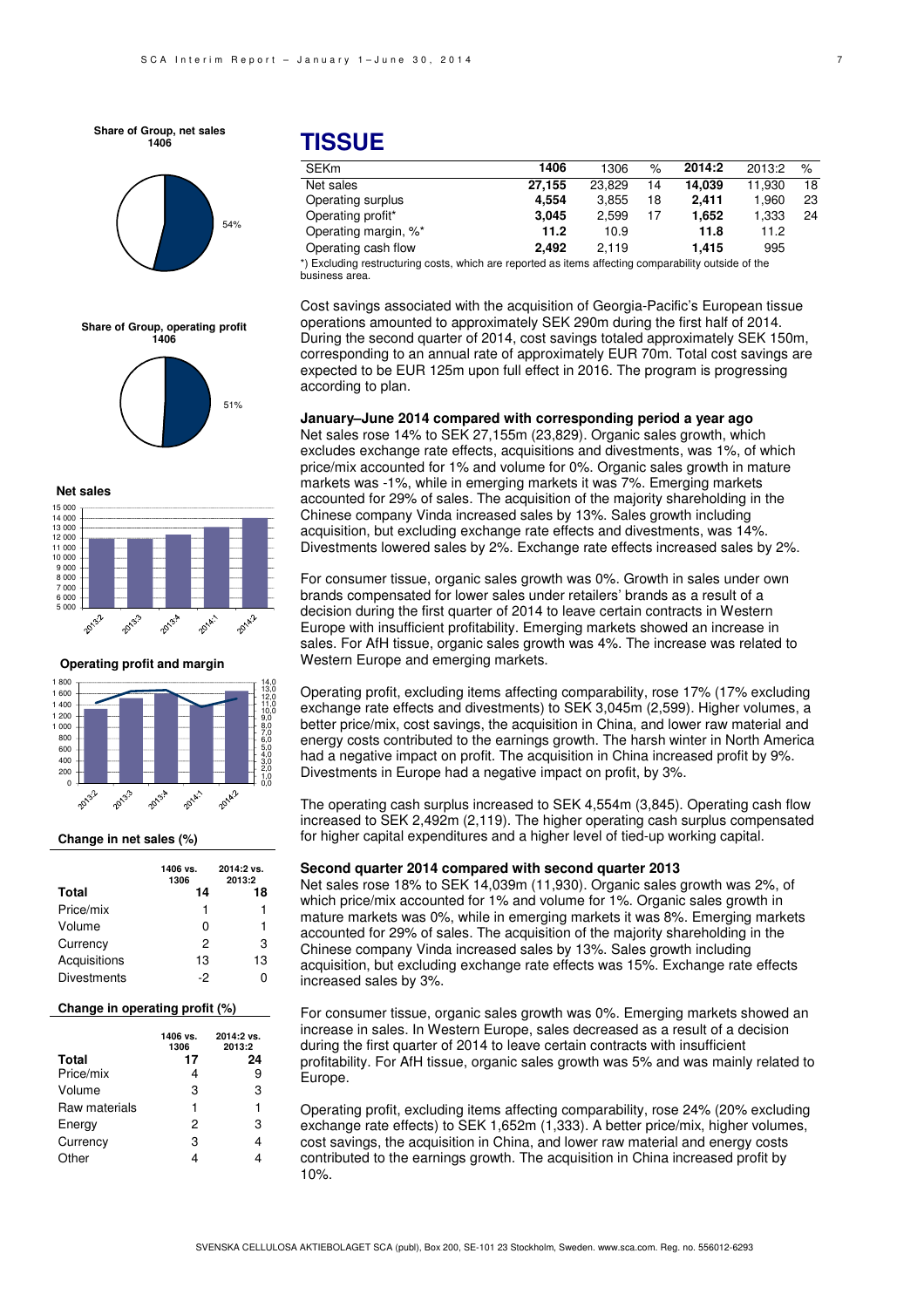#### **Share of Group, net sales 1406**



**Share of Group, operating profit 1406**



#### **Net sales**



**Operating profit and margin**



#### **Change in net sales (%)**

|                    | 1406 vs.<br>1306 | 2014:2 vs.<br>2013:2 |
|--------------------|------------------|----------------------|
| Total              | 2                | 11                   |
| Price/mix          | 6                | 6                    |
| Volume             | 4                |                      |
| Currency           | 1                | 1                    |
| Acquisitions       | 0                | n                    |
| <b>Divestments</b> | -9               |                      |

#### **Change in operating profit (%)**

| <b>Total</b>  | 1406 vs.<br>1306<br>138 | 2014:2 vs.<br>2013:2<br>149 |
|---------------|-------------------------|-----------------------------|
| Price/mix*    | 93                      | 85                          |
| Volume        | 1                       | -3                          |
| Raw materials | -4                      | -9                          |
| Energy        | ი                       | -8                          |
| Currency      | n                       | ი                           |
| Other**       |                         |                             |

\*Price/mix includes exchange rate effects of approximately 48% (SEK 240m) and 41% (SEK 100m), respectively.

\*Other includes gains on forest swaps of 41% (SEK 206m) and 70% (SEK 175m), respectively.

# **FOREST PRODUCTS**

| <b>SEKm</b>                                    | 1406  | 1306  | $\%$   | 2014:2 | 2013:2 | $\%$ |
|------------------------------------------------|-------|-------|--------|--------|--------|------|
| <b>Deliveries</b>                              |       |       |        |        |        |      |
| - Publication papers, thousand tonnes          | 430   | 554   | $-22*$ | 214    | 198    | 8    |
| - Solid-wood products, thousand m <sup>3</sup> | 1,151 | 1,140 | 1      | 614    | 619    | -1   |
| - Kraftliner products, thousand tonnes         | 401   | 373   | 8      | 194    | 185    | 5    |
| - Pulp products, thousand tonnes               | 261   | 246   | 6      | 129    | 117    | 10   |
|                                                |       |       |        |        |        |      |
| Net sales                                      | 8,216 | 8,036 | 2      | 4,217  | 3.788  | 11   |
| Operating surplus                              | 1.797 | 1,168 | 54     | 914    | 556    | 64   |
| Operating profit**                             | 1,209 | 507   | 138    | 623    | 250    | 149  |
| Operating margin, %**                          | 14.7  | 6.3   |        | 14.8   | 6.6    |      |
| Operating cash flow                            | 295   | 417   |        | 57     | 121    |      |

\*) Adjusted for the divestment of Laakirchen, deliveries increased by 4%.

\*\*) Excluding restructuring costs, which are reported as items affecting comparability outside of the business area.

The ongoing efficiency program led to an earnings improvement of approximately SEK 500m during the first half of 2014. The earnings improvement during the second quarter amounted to approximately SEK 260m, corresponding to an annual rate of approximately SEK 1,030m. The total earnings improvement is expected to amount to SEK 1.3bn upon full effect in 2015. The program is progressing according to plan.

#### **January–June 2014 compared with corresponding period a year ago**

Net sales rose 2% (10% excluding exchange rate effects and the divestment) to SEK 8,216m (8,036). Sales growth excluding exchange rate effects and divestments amounted to 10%, of which price/mix accounted for 6% and volume 4%. The divestment of the publication paper mill in Laakirchen decreased sales by 9%.

Publication papers, kraftliner, solid-wood products and pulp showed higher volumes and higher prices (including exchange rate effects).

Operating profit, excluding items affecting comparability, rose 138% (144% excluding divestment) to SEK 1,209m (507). Higher prices (including exchange rate effects), higher volumes and cost savings contributed to the earnings increase. Earnings were negatively affected by higher logging costs associated with storm felling. The divestment of the publication paper mill in Laakirchen had a negative impact on earnings, by 6%. Profit also includes gains on forest swaps, totaling SEK 327m (121).

The operating cash surplus was SEK 1,136m (715) and operating cash flow totaled SEK 295m (417).

#### **Second quarter 2014 compared with second quarter 2013**

Net sales rose 11% to SEK 4,217m (3,788). Sales growth excluding exchange rate effects amounted to 10%, of which price/mix accounted for 6% and volume 4%. Exchange rate effects increased sales by 1%.

Sales of publication papers, kraftliner and pulp rose as a result of higher prices (including exchange rate effects) and higher volumes. Sales of solid-wood products rose as a result of higher prices (including exchange rate effects).

Operating profit excluding items affecting comparability rose 149%. Higher prices (including exchange rate effects) for all product categories and cost savings contributed to the earnings increase. Earnings were negatively affected by higher energy costs and higher logging costs associated with storm felling. Profit also includes gains on forest swaps, totaling SEK 175m (0).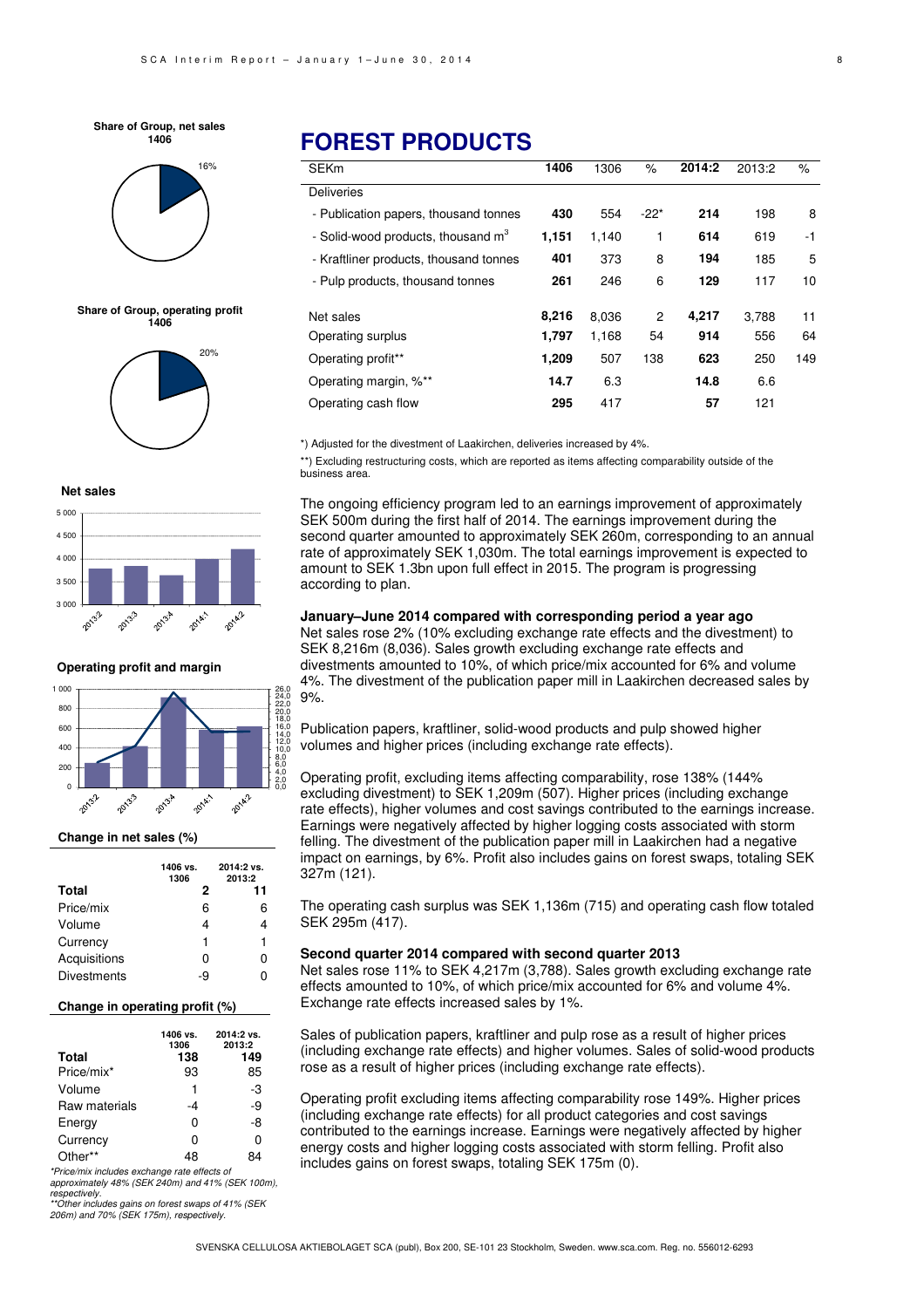### **SHARE DISTRIBUTION**

| June 30, 2014               | Class A    | Class B     | Total       |
|-----------------------------|------------|-------------|-------------|
| Registered number of shares | 87.072.109 | 618.037.985 | 705.110.094 |
| - of which treasury shares  |            | 2.767.605   | 2.767.605   |

At the end of the reporting period the proportion of Class A shares was 12.3%. During the second quarter, at the request of shareholders a total of 345,426 Class A shares were converted to Class B shares. After the end of the second quarter, at the request of shareholders a total of 318,463 Class A shares were converted to Class B shares. The total number of votes in the company is thereafter 1,485,892,908.

### **FUTURE REPORTS**

A quarterly report will be published on October 29, 2014. The year-end report for 2014 will be published on January 30, 2015.

### **INVITATION TO PRESS CONFERENCE ON Q2 INTERIM REPORT 2014**

Media and analysts are invited to a press conference, where this interim report will be presented by Jan Johansson, President and CEO of SCA.

Time: 13:30 CET, Friday, July 18, 2014 Location: SCA's headquarters, Waterfront Building, Klarabergsviadukten 63, Stockholm, Sweden

The presentation will be webcast at www.sca.com. To participate, call: +44 (0)20 7162 0077, +1 (334) 323-6201 or + 46 (0)8 5052 0110.

#### **For further information, please contact:**

Johan Karlsson, Vice President Investor Relations, Group Function Communications, +46 8 788 51 30 Boo Ehlin, Vice President Media Relations, Group Function Communications, +46 8 788 51 36 Joséphine Edwall-Björklund, Senior Vice President, Group Function Communications, +46 8 788 52 34

**NB** 

SCA discloses the information provided herein pursuant to the Securities Markets Act. This report has been prepared in both Swedish and English versions. In case of variations in the content between the two versions, the Swedish version shall govern. Submitted for publication on July 18, 2014, at 12 noon CET.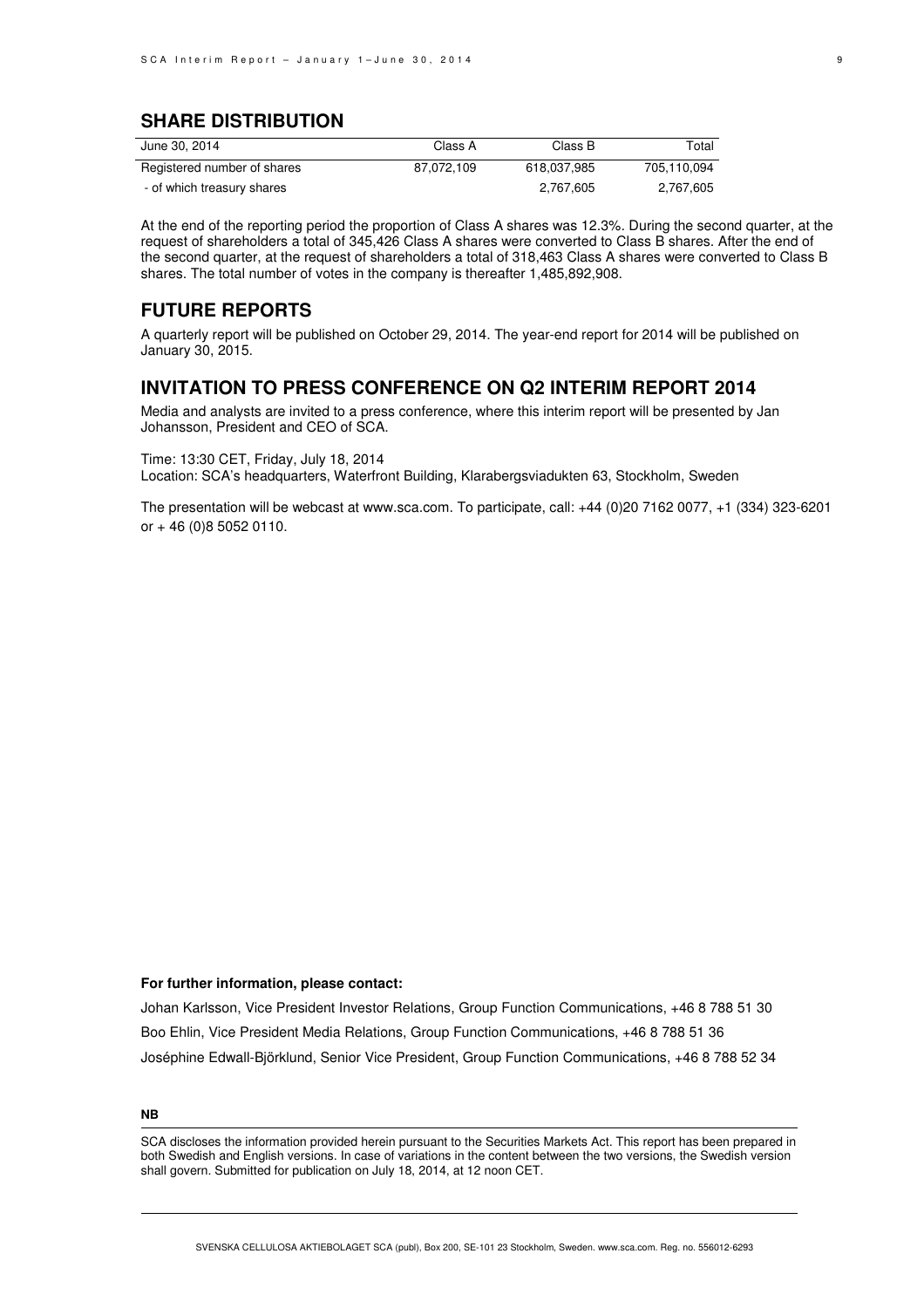The Board of Directors and President certify that the interim report gives a true and fair view of the Parent Company's and Group's operations, financial position and results of operations, and describes material risks and uncertainties facing the Parent Company and the companies included in the Group.

Stockholm, July 18, 2014 SVENSKA CELLULOSA AKTIEBOLAGET SCA (publ)

> Sverker Martin-Löf Chairman of the Board

| Pär Boman<br><b>Director</b>    | Roger Boström<br>Employee<br>representative | Rolf Börjesson<br><b>Director</b>            | Leif Johansson<br>Director                | <b>Bert Nordberg</b><br><b>Director</b>      |
|---------------------------------|---------------------------------------------|----------------------------------------------|-------------------------------------------|----------------------------------------------|
| Anders Nyrén<br><b>Director</b> | Louise Julian<br>Svanberg<br>Director       | Örjan Svensson<br>Employee<br>representative | Barbara Milian<br>Thoralfsson<br>Director | Thomas Wiklund<br>Employee<br>representative |

Jan Johansson Director, President and CEO

#### **Auditor's review report on interim financial information in summary (interim report), prepared in accordance with IAS 34 and Ch. 9 of the Swedish Annual Accounts Act**

#### **Introduction**

We have reviewed this report for Svenska Cellulosa Aktiebolaget SCA (publ) for the period January 1, 2014, to June 30, 2014. The board of directors and the CEO are responsible for the preparation and presentation of this interim report in accordance with IAS 34 and the Swedish Annual Accounts Act. Our responsibility is to express a conclusion on this interim report based on our review.

#### **Scope of Review**

We conducted our review in accordance with the International Standard on Review Engagements, ISRE 2410, Review of Interim Report Performed by the Independent Auditor of the Entity. A review consists of making inquiries, primarily of persons responsible for financial and accounting matters, and applying analytical and other review procedures. A review is substantially less in scope than an audit conducted in accordance with International Standards on Auditing (ISA) and other generally accepted auditing standards in Sweden. The procedures performed in a review do not enable us to obtain assurance that we would become aware of all significant matters that might be identified in an audit. Accordingly, we do not express an audit opinion.

#### **Conclusion**

Based on our review, nothing has come to our attention that causes us to believe that the interim report is not prepared, in all material respects, in accordance with IAS 34 and the Swedish Annual Accounts Act regarding the Group, and with the Swedish Annual Accounts Act regarding the Parent Company.

Stockholm, July 18, 2014

PricewaterhouseCoopers AB

Anna-Clara af Ekenstam Authorized Public Accountant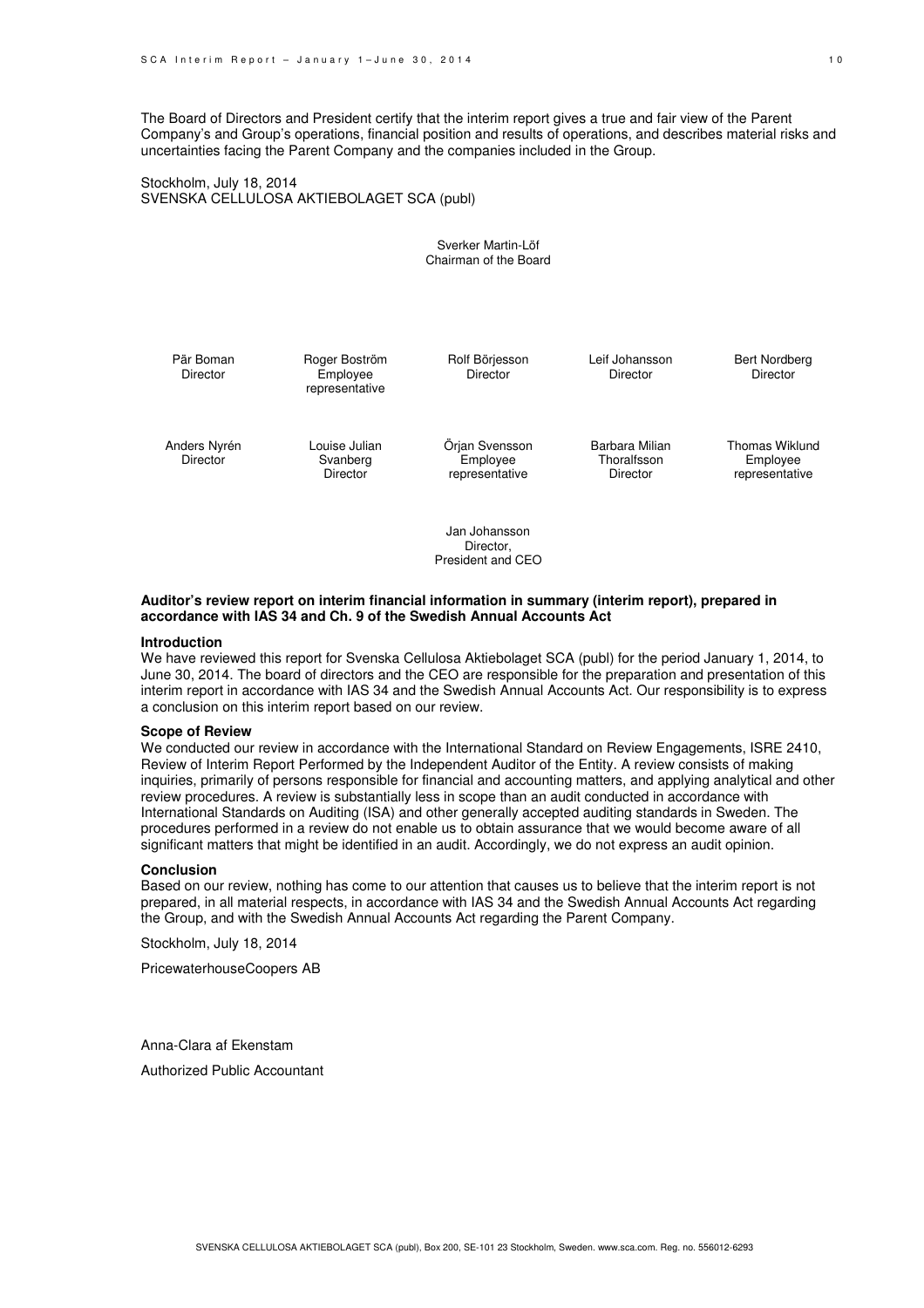# **OPERATING CASH FLOW ANALYSIS**

| SEK <sub>m</sub>                                              | 1406      | 1306      |
|---------------------------------------------------------------|-----------|-----------|
| Operating cash surplus                                        | 7,536     | 6,531     |
| Change in working capital                                     | $-1,969$  | $-986$    |
| Current capital expenditures, net                             | $-1,607$  | $-1,488$  |
| Restructuring costs, etc.                                     | $-468$    | $-493$    |
| Operating cash flow                                           | 3,492     | 3,564     |
|                                                               |           |           |
| <b>Financial items</b>                                        | $-483$    | $-506$    |
| Income taxes paid                                             | $-947$    | $-959$    |
| Other                                                         | 16        | 14        |
| Cash flow from current operations                             | 2,078     | 2,113     |
|                                                               |           |           |
| Acquisitions                                                  | $-157$    | $-940$    |
| Strategic capital expenditures, fixed assets                  | $-900$    | $-782$    |
| <b>Divestments</b>                                            | 148       | 1,528     |
| Cash flow before dividend                                     | 1,169     | 1,919     |
| Dividend                                                      | $-3,411$  | $-3,232$  |
| Net cash flow                                                 | $-2,242$  | $-1,313$  |
|                                                               |           |           |
| Net debt at the start of the period                           | $-33,919$ | $-33,063$ |
| Net cash flow                                                 | $-2,242$  | $-1,313$  |
| Remeasurement to equity                                       | $-1,180$  | 1,735     |
| Currency effects                                              | $-574$    | $-35$     |
| Effect of reclassification of operating liability to net debt | 0         | $-186$    |
| Net debt at the end of the period                             | $-37,915$ | $-32,862$ |
|                                                               |           |           |
|                                                               |           |           |
| Debt/equity ratio                                             | 0.56      | 0.54      |
| Debt payment capacity, %                                      | 38        | 36        |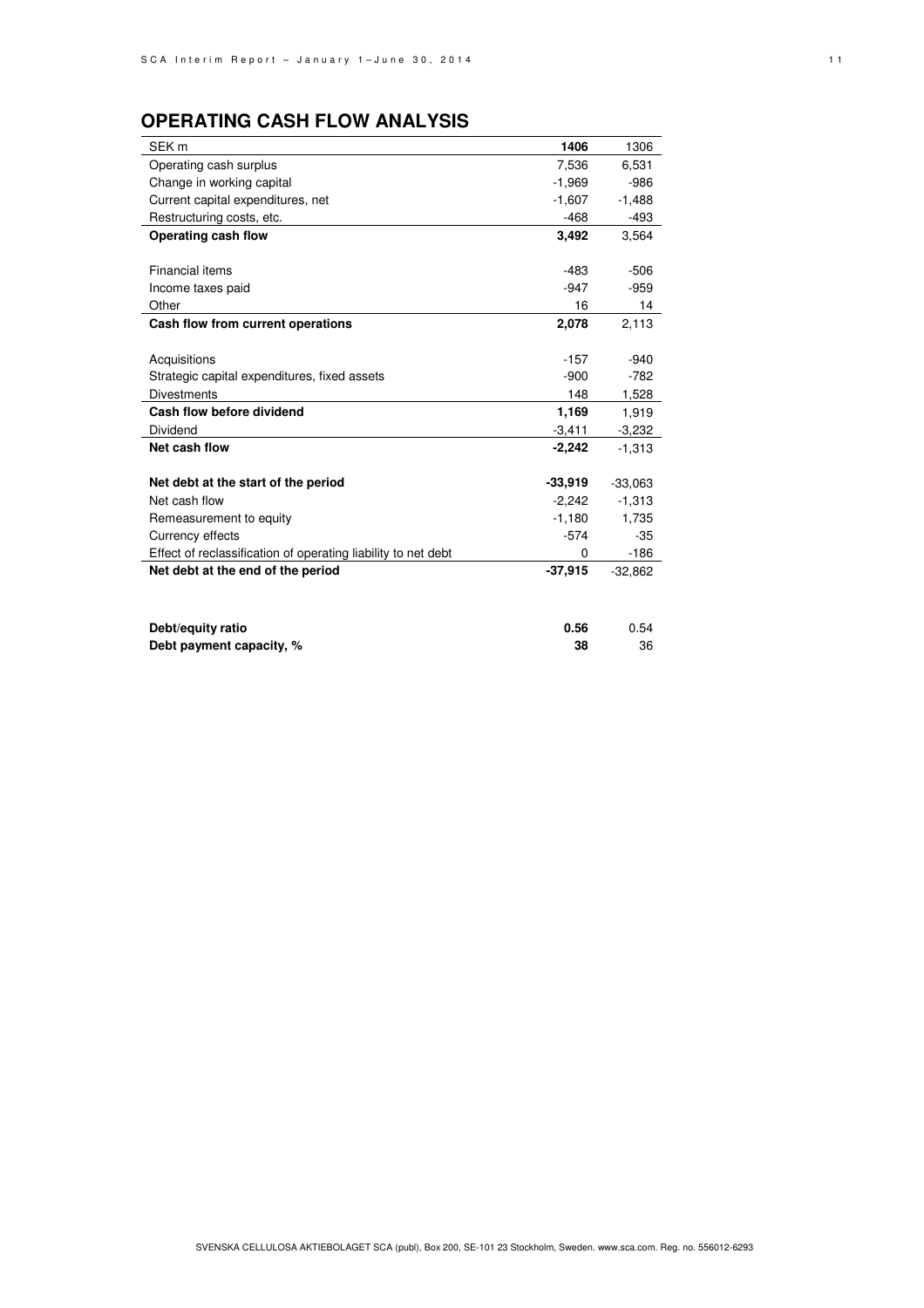# **CASH FLOW STATEMENT**

| SEK <sub>m</sub>                                            | 1406     | 1306     |
|-------------------------------------------------------------|----------|----------|
|                                                             |          |          |
| <b>Operating activities</b>                                 |          |          |
| Profit before tax                                           | 4,676    | 3,296    |
| Adjustment for non-cash items <sup>1</sup>                  | 1,907    | 2,236    |
|                                                             | 6,583    | 5,532    |
| Paid tax                                                    | $-947$   | $-959$   |
| Cash flow from operating activities                         |          |          |
| before changes in working capital                           | 5,636    | 4,573    |
| Cash flow from changes in working capital                   |          |          |
| Change in inventories                                       | $-161$   | 148      |
| Change in operating receivables                             | $-1,993$ | $-588$   |
| Change in operating liabilities                             | 185      | $-546$   |
| Cash flow from operating activities                         | 3,667    | 3,587    |
|                                                             |          |          |
| <b>Investing activities</b>                                 |          |          |
| Acquisition of operations                                   | $-158$   | 88       |
| Sold operations                                             | 148      | 1,311    |
| Acquisition tangible and intangible assets                  | $-2,565$ | $-2,505$ |
| Sale of tangible assets                                     | 58       | 235      |
| Payment of loans to external parties                        | $-102$   | 0        |
| Repayment of loans from external parties                    | 0        | 152      |
| Cash flow from investing activities                         | $-2,619$ | $-719$   |
|                                                             |          |          |
| <b>Financing activities</b>                                 |          |          |
| Acquisition of non-controlling interests                    | -169     | $-1,028$ |
| <b>Borrowings</b>                                           | 2,069    | 2,763    |
| Dividends paid                                              | $-3,411$ | $-3,232$ |
| Cash flow from financing activities                         | $-1,511$ | $-1,497$ |
|                                                             |          |          |
| Cash flow for the period                                    | -463     | 1,371    |
| Cash and cash equivalents at the beginning of the year      | 3,785    | 2,118    |
| Exchange rate differences in cash and cash equivalents      | 66       | -3       |
| Cash and cash equivalents at the end of the period          | 3,388    | 3,486    |
|                                                             |          |          |
| Cash flow from operating activities per share, SEK          | 5.20     | 5.09     |
|                                                             |          |          |
| Reconciliation with operating cash flow analysis            |          |          |
|                                                             |          |          |
| Cash flow for the period                                    | $-463$   | 1,371    |
| <b>Deducted items:</b>                                      |          |          |
| Payment of loans to external parties                        | 102      | 0        |
| Repayment of loans from external parties                    | 0        | $-152$   |
| Borrowings                                                  | $-2,069$ | $-2,763$ |
| <b>Added items:</b>                                         |          |          |
| Net debt in acquired and divested operations                | 171      | 217      |
| Accrued interest                                            | 17       | 14       |
| Net cash flow according to operating cash flow analysis     | $-2,242$ | $-1,313$ |
|                                                             |          |          |
| <sup>1</sup> Depreciation and impairment, fixed assets      | 2,637    | 2,641    |
| Fair-value measurement/net growth of forest assets          | -332     | -316     |
| Gains sale/swap of assets                                   | -329     | $-173$   |
| Unpaid related to efficiency programs                       | 0        | 283      |
| Profit or Loss from disposals                               | 0        | 121      |
| Payments related to efficiency programs, already recognized | $-226$   | $-308$   |
| Other                                                       | 157      | -12      |
| Total                                                       | 1,907    | 2,236    |
|                                                             |          |          |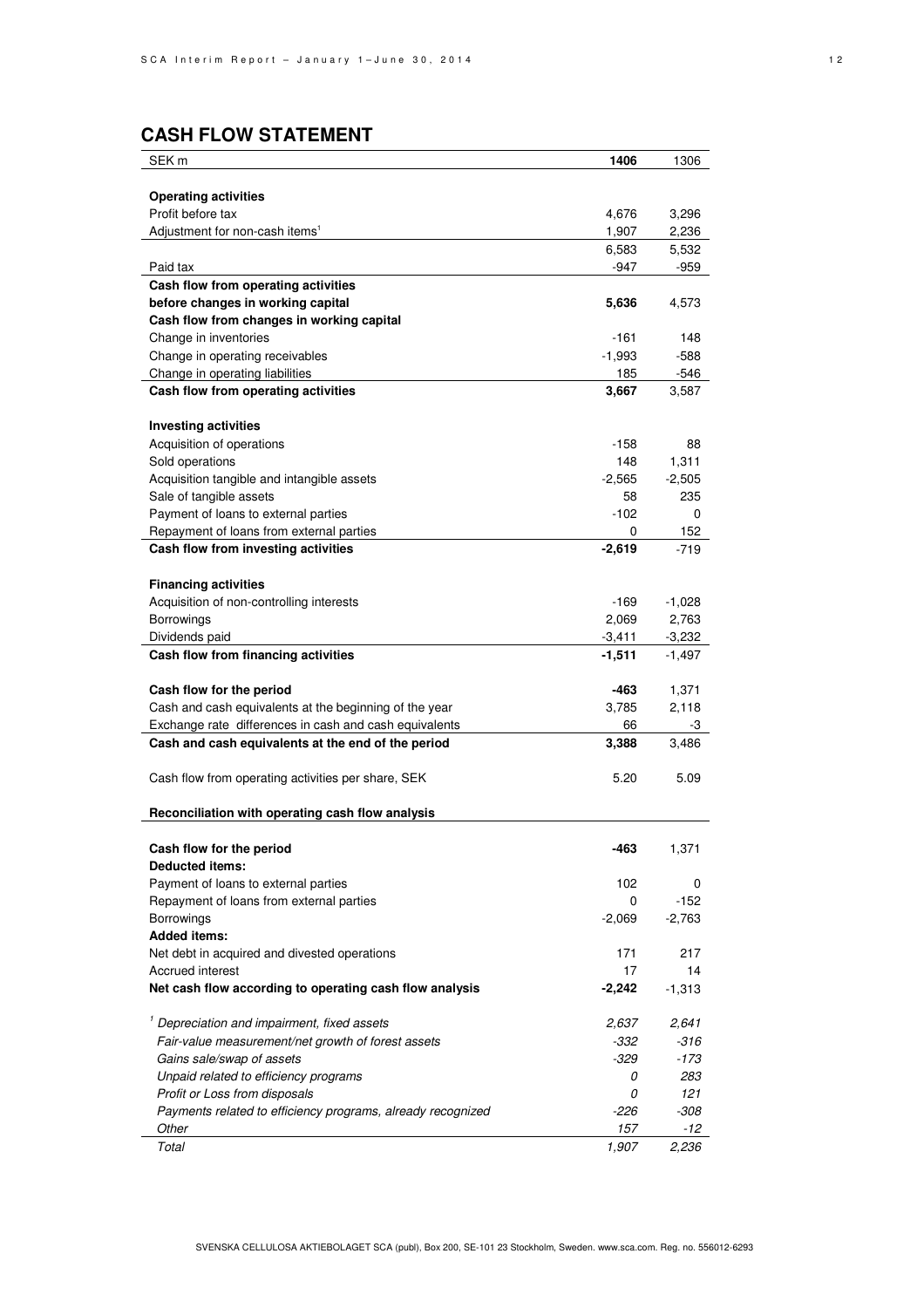# **STATEMENT OF PROFIT OR LOSS**

| SEK <sub>m</sub>                                                | 2014:2   | 2013:2    | 2014:1    | 1406      | 1306      |
|-----------------------------------------------------------------|----------|-----------|-----------|-----------|-----------|
| <b>Net sales</b>                                                | 25,829   | 23,119    | 24,234    | 50,063    | 46,451    |
| Cost of goods sold <sup>1</sup>                                 | -19,228  | $-17,339$ | $-18,108$ | $-37,336$ | $-35,045$ |
| <b>Gross profit</b>                                             | 6,601    | 5,780     | 6,126     | 12,727    | 11,406    |
| Sales, general and administration <sup>1</sup>                  | $-3,670$ | $-3,540$  | $-3,487$  | $-7,157$  | $-6,867$  |
| Items affecting comparability <sup>2</sup>                      | -158     | $-373$    | $-247$    | -405      | $-791$    |
| Share of profits of associates                                  | 3        | 38        | -9        | -6        | 54        |
| <b>Operating profit</b>                                         | 2,776    | 1,905     | 2,383     | 5,159     | 3,802     |
| Financial items                                                 | $-195$   | $-227$    | $-288$    | -483      | $-506$    |
| Profit before tax                                               | 2,581    | 1,678     | 2,095     | 4,676     | 3,296     |
| Тах                                                             | $-682$   | $-448$    | $-553$    | $-1,235$  | $-862$    |
| Net profit for the period                                       | 1,899    | 1,230     | 1,542     | 3,441     | 2,434     |
| Earnings attributable to:                                       |          |           |           |           |           |
| Owners of the parent                                            | 1,784    | 1,144     | 1,492     | 3,276     | 2,263     |
| Non-controlling interests                                       | 115      | 86        | 50        | 165       | 171       |
|                                                                 |          |           |           |           |           |
| Earnings per share, SEK - owners of the parent total operations |          |           |           |           |           |
| - before dilution effects                                       | 2.54     | 1.63      | 2.12      | 4.66      | 3.22      |
| - after dilution effects                                        | 2.54     | 1.63      | 2.12      | 4.66      | 3.22      |
|                                                                 |          |           |           |           |           |
| Calculation of earnings per share                               | 2014:2   | 2013:2    | 2014:1    | 1406      | 1306      |
| Earnings attributable to owners of the parent                   | 1,784    | 1,144     | 1,492     | 3,276     | 2,263     |
|                                                                 |          |           | 702.3     |           |           |
| Average no. of shares before dilution, millions                 | 702.3    | 702.3     |           | 702.3     | 702.3     |
| Average no. of shares after dilution, millions                  | 702.3    | 702.3     | 702.3     | 702.3     | 702.3     |
| <sup>1</sup> Of which, depreciation                             | $-1,329$ | $-1,227$  | $-1,300$  | $-2,629$  | $-2,487$  |
| <sup>2</sup> Distribution of items affecting comparability      |          |           |           |           |           |
| Distribution of restructuring costs, etc. per function          |          |           |           |           |           |
| Cost of goods sold                                              | -4       | $-62$     | $-174$    | $-178$    | $-150$    |
| Sales, general and administration                               | $-150$   | $-310$    | $-68$     | $-218$    | $-488$    |
| Impairment, etc.                                                | -4       | -1        | -5        | -9        | $-153$    |
| Total items affecting comparability                             | $-158$   | -373      | $-247$    | $-405$    | -791      |
| <b>Gross margin</b>                                             | 25.6     | 25.0      | 25.3      | 25.4      | 24.6      |
| Operating margin                                                | 10.7     | 8.2       | 9.8       | 10.3      | 8.2       |
| Financial net margin                                            | $-0.8$   | $-1.0$    | $-1.2$    | $-1.0$    | $-1.1$    |
| Profit margin                                                   | 9.9      | 7.2       | 8.6       | 9.3       | 7.1       |
| Tax                                                             | $-2.6$   | $-1.9$    | $-2.3$    | $-2.5$    | $-1.9$    |
| Net margin                                                      | 7.3      | 5.3       | 6.3       | $6.8\,$   | 5.2       |
|                                                                 |          |           |           |           |           |
| <b>Excluding items affecting comparability:</b>                 | 2014:2   | 2013:2    | 2014:1    | 1406      | 1306      |
| Gross margin                                                    | 25.6     | 25.0      | 25.3      | 25.4      | 24.6      |
| Operating margin                                                | 11.4     | 9.9       | 10.9      | 11.1      | 9.9       |
| Financial net margin                                            | $-0.8$   | $-1.0$    | $-1.2$    | $-1.0$    | $-1.1$    |
| <b>Profit margin</b>                                            | 10.6     | 8.9       | 9.7       | 10.1      | 8.8       |
| Tax                                                             | $-2.8$   | $-2.3$    | $-2.5$    | $-2.7$    | $-2.3$    |
| Net margin                                                      | 7.8      | 6.6       | 7.2       | 7.4       | 6.5       |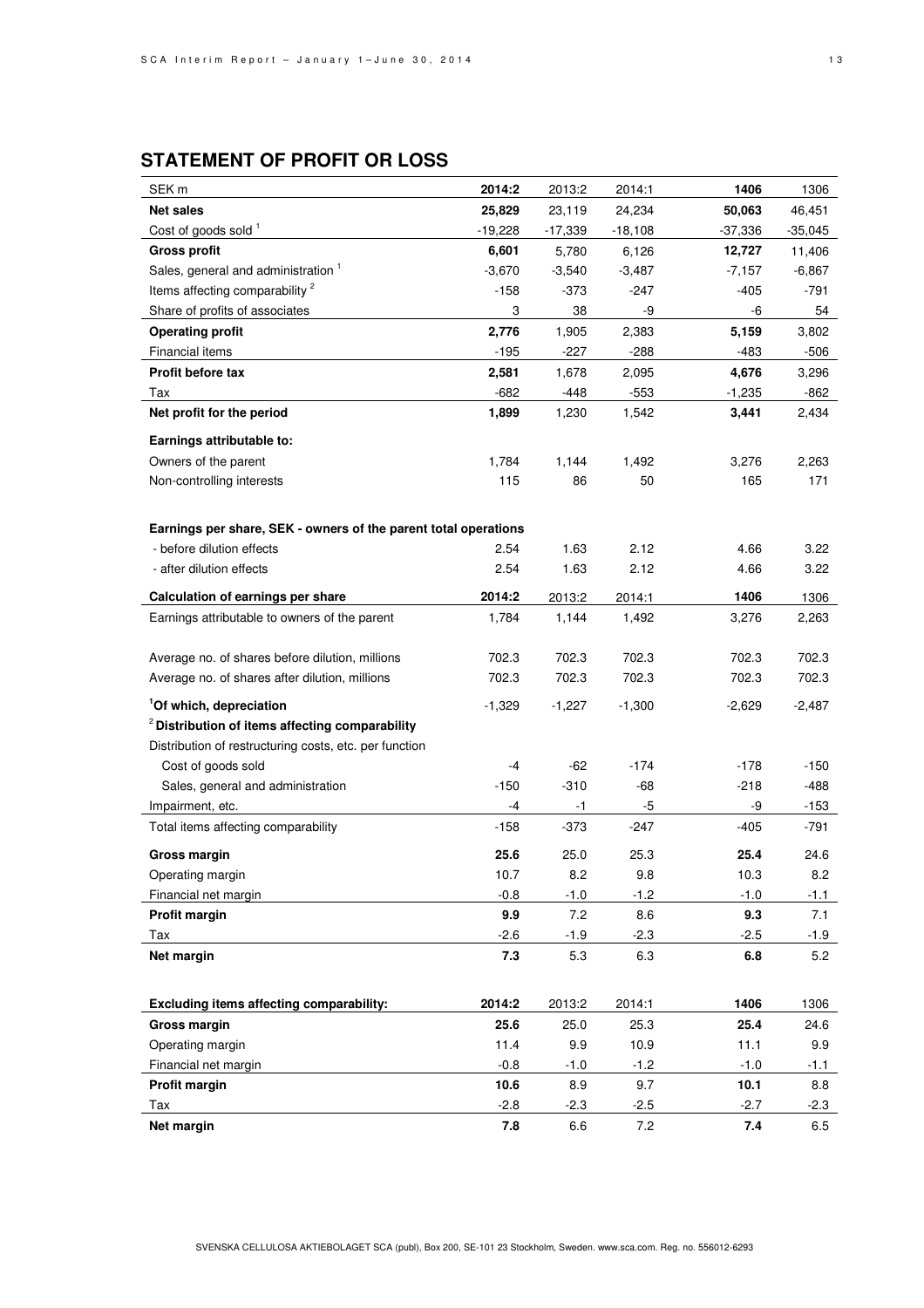# **STATEMENT OF PROFIT OR LOSS AND OTHER COMPREHENSIVE INCOME**

| SEK <sub>m</sub>                                                  | 2014:2 | 2013:2 | 2014:1 | 1406     | 1306   |
|-------------------------------------------------------------------|--------|--------|--------|----------|--------|
| Profit for the period                                             | 1,899  | 1,230  | 1,542  | 3,441    | 2,434  |
| Other comprehensive income for the period                         |        |        |        |          |        |
| Items never reclassified subsequently to profit or loss           |        |        |        |          |        |
| Actuarial gains/losses on defined benefit pension plans           | $-537$ | 842    | $-762$ | $-1,299$ | 1,629  |
| Income tax relating to components of other comprehensive income   | 137    | $-226$ | 180    | 317      | -436   |
|                                                                   | $-400$ | 616    | $-582$ | $-982$   | 1,193  |
| Items that may be reclassified subsequently to profit or loss     |        |        |        |          |        |
| Available-for-sale financial assets                               | 69     | $-42$  | 50     | 119      | 106    |
| Cash flow hedges                                                  | 21     | $-223$ | $-102$ | -81      | -89    |
| Exchange differences on translating foreign operations            | 2,079  | 1,898  | $-306$ | 1,773    | 446    |
| Gains/losses from hedges of net investments in foreign operations | $-419$ | $-778$ | 62     | $-357$   | $-187$ |
| Income tax relating to components of other comprehensive income   | 90     | 226    | 11     | 101      | $-188$ |
|                                                                   | 1,840  | 1,081  | $-285$ | 1,555    | 88     |
| Other comprehensive income for the period, net of tax             | 1,440  | 1,697  | $-867$ | 573      | 1,281  |
| Total comprehensive income for the period                         | 3,339  | 2,927  | 675    | 4,014    | 3,715  |
| Total comprehensive income attributable to:                       |        |        |        |          |        |
| Owners of the parent                                              | 3,030  | 2,841  | 517    | 3,547    | 3,598  |
| Non-controlling interests                                         | 309    | 86     | 158    | 467      | 117    |
|                                                                   |        |        |        |          |        |

# **CONSOLIDATED STATEMENT OF CHANGES IN EQUITY**

| SEK <sub>m</sub>                                | 1406     | 1306     |
|-------------------------------------------------|----------|----------|
| Attributable to owners of the parent            |          |          |
| Opening balance, January 1                      | 63,271   | 59,706   |
| Total comprehensive income for the period       | 3,547    | 3,598    |
| Dividend                                        | $-3,336$ | $-3,161$ |
| Issue costs associated                          | -49      | $\Omega$ |
| Acquisition of non-controlling interests        | $-110$   | -666     |
| Revaluation effect of non-controlling interests | -2       | -2       |
| <b>Closing balance</b>                          | 63,321   | 59,475   |
| Non-controlling interests                       |          |          |
| Opening balance, January 1                      | 4,540    | 1,993    |
| Total comprehensive income for the period       | 467      | 117      |
| Dividend                                        | $-75$    | $-71$    |
| Acquisition of non-controlling interests        | -59      | $-335$   |
| <b>Closing balance</b>                          | 4,873    | 1,704    |
| Total equity, closing balance                   | 68,194   | 61,179   |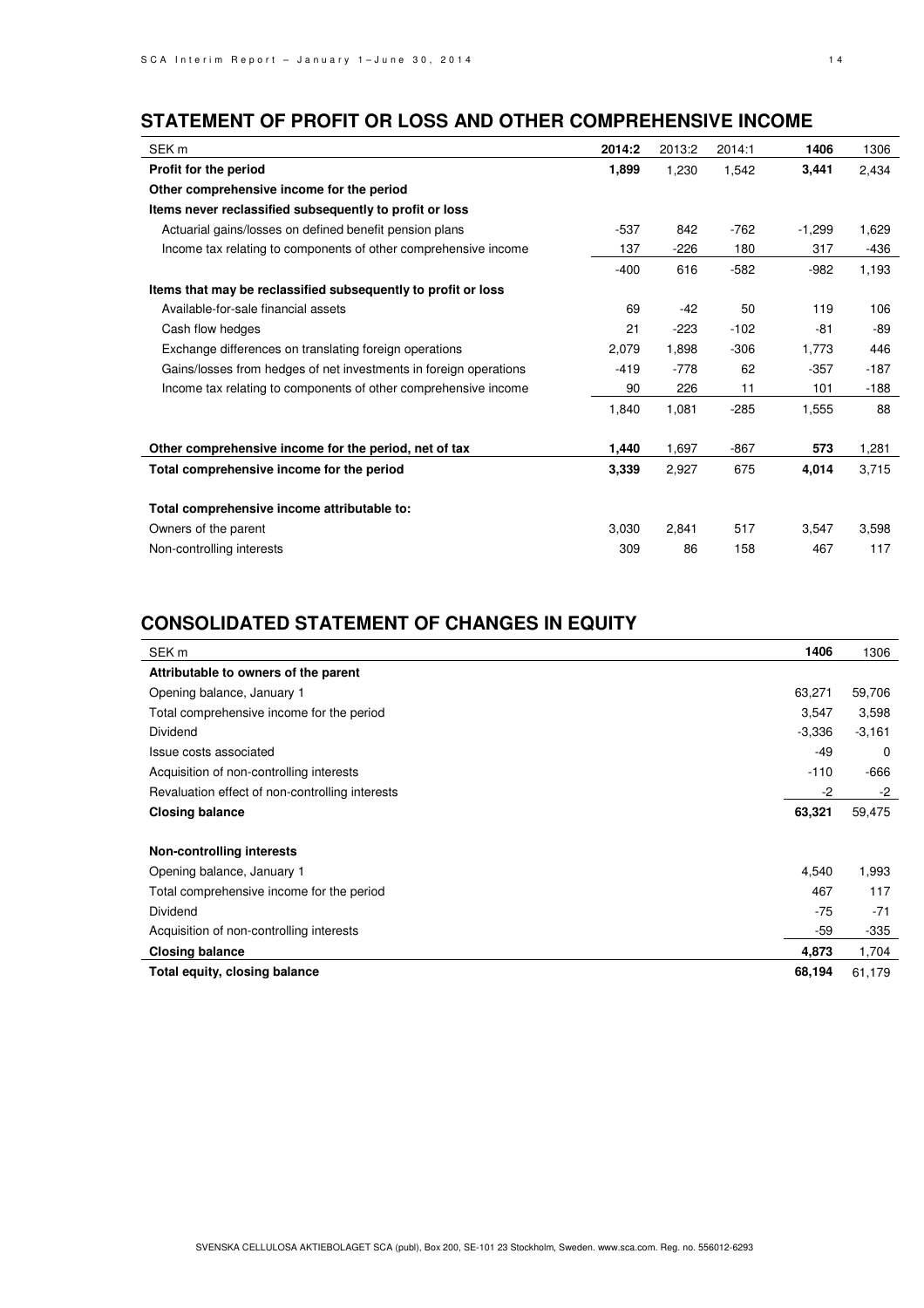# **CONSOLIDATED BALANCE SHEET**

| SEK <sub>m</sub>                                                                           | <b>Note</b> | June 30, 2014 | December 31, 2013 |
|--------------------------------------------------------------------------------------------|-------------|---------------|-------------------|
|                                                                                            |             |               |                   |
| <b>Assets</b>                                                                              |             |               |                   |
| Goodwill                                                                                   |             | 14,085        | 13,785            |
| Other intangible assets                                                                    |             | 8,428         | 8,136             |
| Tangible assets                                                                            |             | 83,279        | 81,544            |
| Shares and participations                                                                  |             | 1,051         | 1,072             |
| Non-current financial assets                                                               | 4           | 3,403         | 3,190             |
| Other non-current receivables                                                              | 4           | 1,627         | 1,819             |
| Total non-current assets                                                                   |             | 111,873       | 109,546           |
|                                                                                            |             |               |                   |
| Operating receivables and inventories                                                      | 4           | 34,241        | 31,077            |
| Current financial assets                                                                   | 4           | 401           | 536               |
| Non-current assets held for sale                                                           |             | 32            | 32                |
| Cash and cash equivalents                                                                  |             | 3,388         | 3,785             |
| <b>Total current assets</b>                                                                |             | 38,062        | 35,430            |
| <b>Total assets</b>                                                                        |             | 149,935       | 144,976           |
|                                                                                            |             |               |                   |
| <b>Equity</b>                                                                              |             |               |                   |
| Owners of the parent                                                                       |             | 63,321        | 63,271            |
| Non-controlling interests                                                                  |             | 4,873         | 4,540             |
| <b>Total equity</b>                                                                        |             | 68,194        | 67,811            |
|                                                                                            |             |               |                   |
| Liabilities                                                                                |             |               |                   |
| Provisions for pensions                                                                    |             | 3,848         | 2,548             |
| Other provisions                                                                           |             | 10,405        | 10,531            |
| Non-current financial liabilities                                                          | 4           | 30,264        | 28,703            |
| Other non-current liabilities                                                              | 4           | 594           | 593               |
| <b>Total non-current liabilities</b>                                                       |             | 45,111        | 42,375            |
|                                                                                            |             |               |                   |
| Current financial liabilities <sup>1</sup>                                                 | 4           | 10,843        | 10,009            |
| Other current liabilities                                                                  | 4           | 25,787        | 24,781            |
| <b>Total current liabilities</b>                                                           |             | 36,630        | 34,790            |
| <b>Total liabilities</b>                                                                   |             | 81,741        | 77,165            |
| <b>Total equity and liabilities</b>                                                        |             | 149,935       | 144,976           |
| <sup>1</sup> Committed credit lines amount to SEK 18 692m of which unutilized SEK 18 692m. |             |               |                   |
|                                                                                            |             |               |                   |
| Debt/equity ratio                                                                          |             | 0.56          | 0.50              |
| Visible equity/assets ratio                                                                |             | 42%           | 44%               |
| Return on capital employed                                                                 |             | 10%           | 10%               |
| Return on equity                                                                           |             | 10%           | 9%                |
| Excluding items affecting comparability:                                                   |             |               |                   |
| Return on capital employed                                                                 |             | 11%           | 11%               |
| Return on equity                                                                           |             | 11%           | 11%               |
|                                                                                            |             |               |                   |
| Equity per share, SEK                                                                      |             | 97            | 96                |
| Capital employed                                                                           |             | 106,109       | 101,730           |
| - of which working capital                                                                 |             | 9,409         | 7,740             |
|                                                                                            |             |               |                   |
| Provisions for restructuring costs are included in the balance sheet as follows:           |             |               |                   |
| - Other provisions*                                                                        |             | 392           | 416               |
| - Operating liabilities                                                                    |             | 573           | 786               |
| *) of which, provision for tax risks                                                       |             | 292           | 292               |
|                                                                                            |             |               |                   |
| Net debt                                                                                   |             | 37,915        | 33,919            |
| <b>Total Equity</b>                                                                        |             | 68,194        | 67,811            |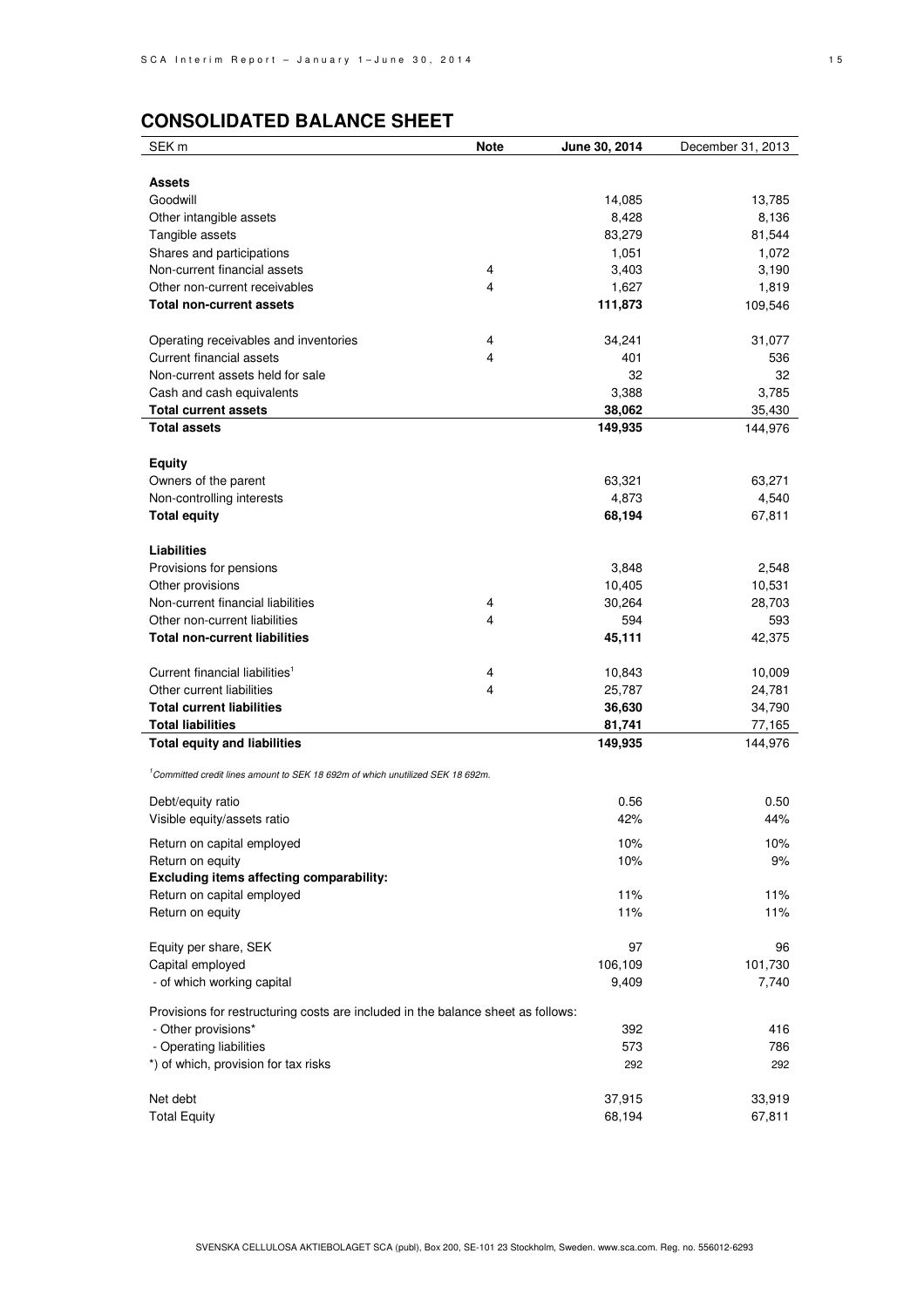# **NET SALES (business area reporting)**

| SEK <sub>m</sub>       | 1406   | 1306          |        | 2014:2 2014:1 | 2013:4 |        | 2013:3 2013:2 2013:1 |        |
|------------------------|--------|---------------|--------|---------------|--------|--------|----------------------|--------|
| <b>Personal Care</b>   |        | 14.992 14.776 | 7.750  | 7.242         | 7.578  | 7.382  | 7.475                | 7.301  |
| Tissue                 |        | 27,155 23,829 | 14.039 | 13.116        | 12,357 | 11,910 | 11.930               | 11.899 |
| <b>Forest Products</b> | 8.216  | 8.036         | 4.217  | 3.999         | 3.646  | 3.843  | 3.788                | 4.248  |
| Other                  | $-24$  | 101           | -45    | 21            | -4     | -2     | 26                   | 75     |
| Intra-group deliveries | $-276$ | $-291$        | -132   | $-144$        | $-157$ | -131   | $-100$               | -191   |
| <b>Total net sales</b> | 50.063 | 46.451        | 25.829 | 24,234 23,420 |        |        | 23,002 23,119 23,332 |        |

# **OPERATING PROFIT (business area reporting)**

| SEK <sub>m</sub>                                                                    | 1406     | 1306     | 2014:2 | 2014:1 | 2013:4 | 2013:3 | 2013:2 | 2013:1 |
|-------------------------------------------------------------------------------------|----------|----------|--------|--------|--------|--------|--------|--------|
| <b>Personal Care</b>                                                                | 1,699    | 1,780    | 877    | 822    | 859    | 880    | 902    | 878    |
| Tissue                                                                              | 3,045    | 2,599    | 1,652  | 1,393  | 1,601  | 1,524  | 1,333  | 1,266  |
| Forest Products <sup>3</sup>                                                        | 1,209    | 507      | 623    | 586    | 916    | 420    | 250    | 257    |
| Other                                                                               | $-389$   | $-293$   | $-218$ | $-171$ | -213   | $-199$ | $-207$ | -86    |
| Total operating profit 1                                                            | 5,564    | 4,593    | 2,934  | 2,630  | 3,163  | 2,625  | 2,278  | 2,315  |
| Financial items                                                                     | -483     | $-506$   | $-195$ | $-288$ | $-272$ | $-283$ | $-227$ | $-279$ |
| Profit before tax <sup>1</sup>                                                      | 5,081    | 4,087    | 2,739  | 2,342  | 2,891  | 2,342  | 2,051  | 2,036  |
| Tax                                                                                 | $-1,336$ | $-1,050$ | $-722$ | $-614$ | $-933$ | $-656$ | $-524$ | -526   |
| Net profit for the period $2$                                                       | 3,745    | 3,037    | 2,017  | 1,728  | 1,958  | 1,686  | 1,527  | 1,510  |
| <sup>1</sup> Excluding items affecting comparability before tax amounting           | $-405$   | $-791$   | $-158$ | $-247$ | $-215$ | $-233$ | $-373$ | $-418$ |
| to:<br><sup>2</sup> Excluding items affecting comparability after tax amounting to: | $-304$   | $-603$   | $-118$ | $-186$ | $-45$  | $-172$ | $-297$ | $-306$ |
| <sup>3</sup> Including gains on forest swaps, before tax                            | 327      | 121      | 175    | 152    | 455    | 7      | 0      | 121    |

# **OPERATING MARGIN (business area reporting)**

| %                      | 1406 | 1306 | 2014:2 | 2014:1 | 2013:4 | 2013:3 | 2013:2 | 2013:1 |
|------------------------|------|------|--------|--------|--------|--------|--------|--------|
| Personal Care          | 11.3 | 12.0 | 11.3   | 11.4   | 11.3   | 11.9   | 12.1   | 12.0   |
| Tissue                 | 11.2 | 10.9 | 11.8   | 10.6   | 13.0   | 12.8   | 11.2   | 10.6   |
| <b>Forest Products</b> | 14.7 | 6.3  | 14.8   | 14.7   | 25.1   | 10.9   | 6.6    | 6.0    |

# **STATEMENT OF PROFIT OR LOSS**

| SEK <sub>m</sub>                  | 2014:2    | 2014:1    | 2013:4    | 2013:3    | 2013:2    |
|-----------------------------------|-----------|-----------|-----------|-----------|-----------|
| <b>Net sales</b>                  | 25,829    | 24.234    | 23.420    | 23.002    | 23,119    |
| Cost of goods sold                | $-19,228$ | $-18.108$ | $-17.512$ | $-17.028$ | $-17,339$ |
| Gross profit                      | 6,601     | 6.126     | 5,908     | 5.974     | 5,780     |
| Sales, general and administration | $-3,670$  | $-3,487$  | $-2,831$  | $-3,424$  | $-3,540$  |
| Items affecting comparability     | $-158$    | $-247$    | $-215$    | $-233$    | $-373$    |
| Share of profits of associates    | 3         | -9        | 86        | 75        | 38        |
| <b>Operating profit</b>           | 2,776     | 2,383     | 2,948     | 2,392     | 1,905     |
| Financial items                   | $-195$    | $-288$    | $-272$    | $-283$    | $-227$    |
| <b>Profit before tax</b>          | 2,581     | 2,095     | 2,676     | 2,109     | 1,678     |
| Taxes                             | $-682$    | $-553$    | $-763$    | $-595$    | -448      |
| Net profit for the period         | 1,899     | 1.542     | 1.913     | 1.514     | 1.230     |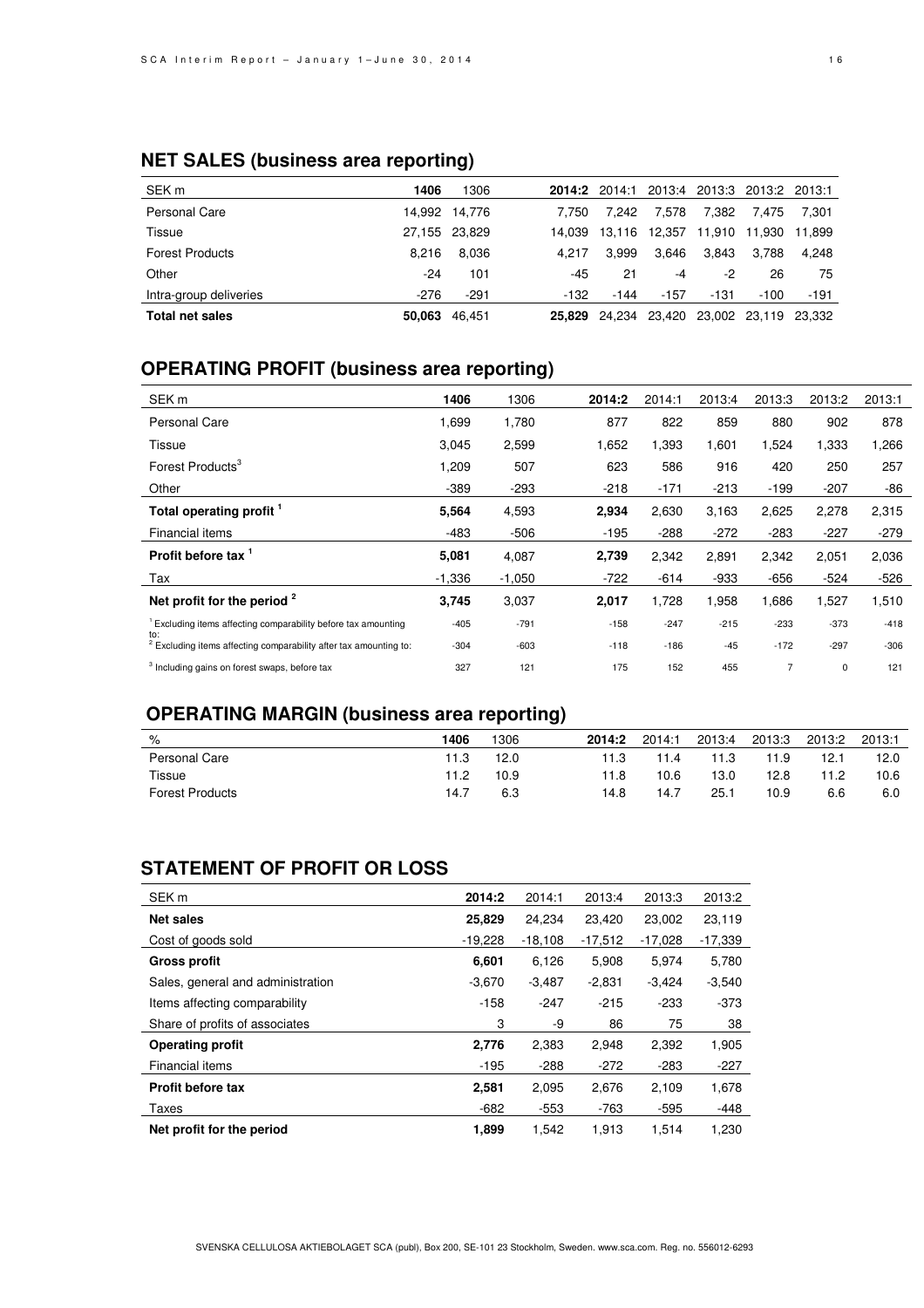# **INCOME STATEMENT PARENT COMPANY**

| SEK m                     | 1406   | 1306   |
|---------------------------|--------|--------|
| Administrative expenses   | $-344$ | $-403$ |
| Other operating income    | 218    | 195    |
| Other operating expenses  | $-110$ | $-107$ |
| <b>Operating profit</b>   | $-236$ | $-315$ |
| Financial items           | 5,222  | 884    |
| <b>Profit before tax</b>  | 4,986  | 569    |
| Tax                       | 314    | 286    |
| Net profit for the period | 5,300  | 855    |

# **BALANCE SHEET PARENT COMPANY**

| SEK <sub>m</sub>                         | June 30, 2014 | December 31, 2013 |
|------------------------------------------|---------------|-------------------|
| Intangible fixed assets                  |               |                   |
| Tangible fixed assets                    | 8,015         | 7,644             |
| Financial fixed assets                   | 134,103       | 129,651           |
| Total fixed assets                       | 142,119       | 137,296           |
| Total current assets                     | 2,771         | 1,895             |
| <b>Total assets</b>                      | 144,890       | 139,191           |
|                                          |               |                   |
| Restricted equity                        | 10,996        | 10,996            |
| Unrestricted equity                      | 43,969        | 42,006            |
| Total equity                             | 54,965        | 53,002            |
| Untaxed reserves                         | 197           | 197               |
| Provisions                               | 1,235         | 1,280             |
| Non-current liabilities                  | 22,317        | 21,367            |
| <b>Current liabilities</b>               | 66,176        | 63,345            |
| Total equity, provisions and liabilities | 144,890       | 139,191           |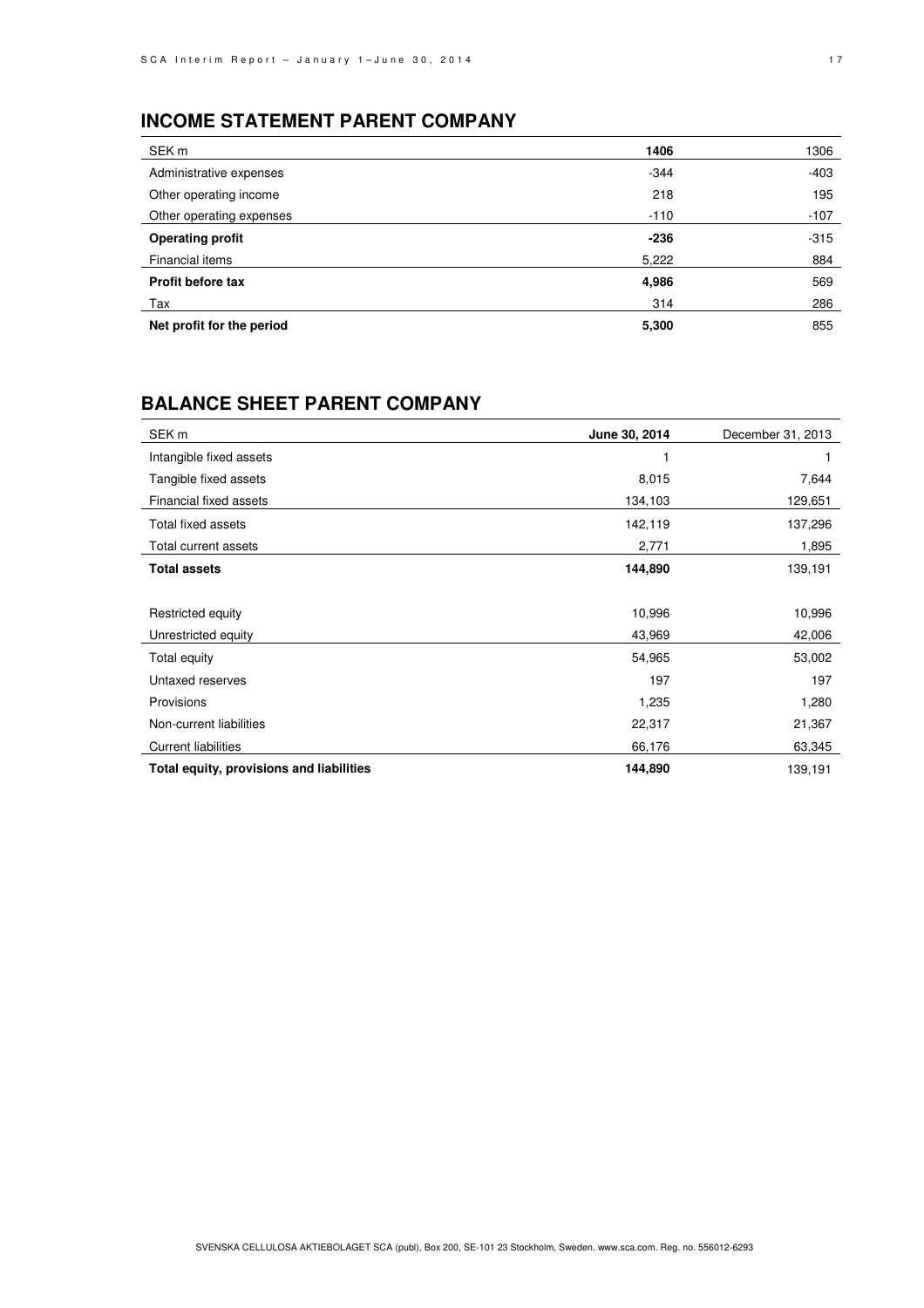# **NOTES**

### **1 ACCOUNTING PRINCIPLES**

This interim report has been prepared in accordance with IAS 34 and recommendation RFR 1 of the Swedish Financial Reporting Board (RFR), and with regard to the Parent Company, RFR 2.

Effective January 1, 2014, SCA applies the following new or amended IFRSs

- IFRS 10 Consolidated Accounting
- IFRS 11 Joint Arrangements
- IFRS 12 Disclosures of Interests in Other Entities
- IAS 27 Separate Financial Statements
- IAS 28 Investments in Associates and Joint Ventures
- Amendments to IAS 36: Recoverable Amount Disclosure for Non-Financial Assets
- Amendments to IAS 39: Novation of Derivatives and Continuation of Hedge Accounting

These standards are applied retrospectively, entailing that income statements and balance sheets for 2013 and 2012 have been recalculated to reflect the changes in the new and amended reporting standards. The effects of these recalculations are outlined in note 6. It is mainly IFRS 10 Consolidated Accounting and IFRS 11 Joint Arrangements that have affected the recalculations. Other standards are not judged to have any material impact on the Group's or Parent Company's result of operations or financial position.

In other respects, the accounting principles applied correspond to those described in the 2013 Annual Report.

### **Recalculation of joint ventures to subsidiaries**

IFRS 10 is based on already existing principles defining control as the decisive factor in determining whether a company is to be included in the consolidated accounts. The definition of control is based on the premise that the owner has the ability to control the company, is entitled to a return and has the power to influence the activities that impact the return. The standard provides further guidance should it not be clear whether there is a controlling influence. In light of the new standard, an analysis of shareholder agreements has been carried out. For some joint ventures, the assessment is that SCA has a controlling influence according to IFRS 10.

#### **Recalculation of joint ventures**

IFRS 11 Joint Arrangements is a new standard for classification of joint arrangements as joint ventures or joint operations. Decisive for the classification is how the rights and obligations are shared by the parties in a joint arrangement. In a joint operation, parties to the agreement have rights to the assets and obligations for the liabilities associated with the investment, meaning that the operator must account for its share of the assets, liabilities, revenues and costs according to the proportional method. In a joint venture, the parties that have joint control have rights to the net assets of the arrangement. Joint ventures will be accounted for using the equity method.

SCA previously applied the proportional method for most of its joint ventures. For companies that will continue to be classified as joint ventures, the proportional method will be replaced by the equity method, which entails that assets and liabilities will no longer be recognized on the balance sheet, but rather will be replaced by a net item including the goodwill for each joint venture. The same applies for the income statement, where income and expenses will be replaced by the recognition of the share in profits in the income statement as "Profits from joint ventures and associates". However, joint arrangements classified as joint operations will still be recognized in accordance with the proportional method.

For SCA, an analysis of the new standard has shown that most of the joint arrangements not reclassified as subsidiaries (refer to IFRS 10) will be classified as joint ventures and will be restated in accordance with the equity method. A small number of individual arrangements will be classified as joint operations and will continue to be recognized in accordance with the proportional method.

### **2 RISKS AND UNCERTAINTIES**

SCA's risk exposure and risk management are described on pages 60–65 of the 2013 Annual Report. No significant changes have taken place that have affected the reported risks.

Risks in conjunction with company acquisitions are analyzed in the due diligence processes that SCA carries out prior to all acquisitions. In cases where acquisitions have been carried out that may affect the assessment of SCA's risk exposure, these are described under the heading "Other events" in interim reports.

#### **Risk management processes**

SCA's board decides on the Group's strategic direction, based on recommendations made by Group management. Responsibility for the long-term, overall management of strategic risks corresponds to the company's delegation structure, from the Board to the CEO and from the CEO to the business unit presidents.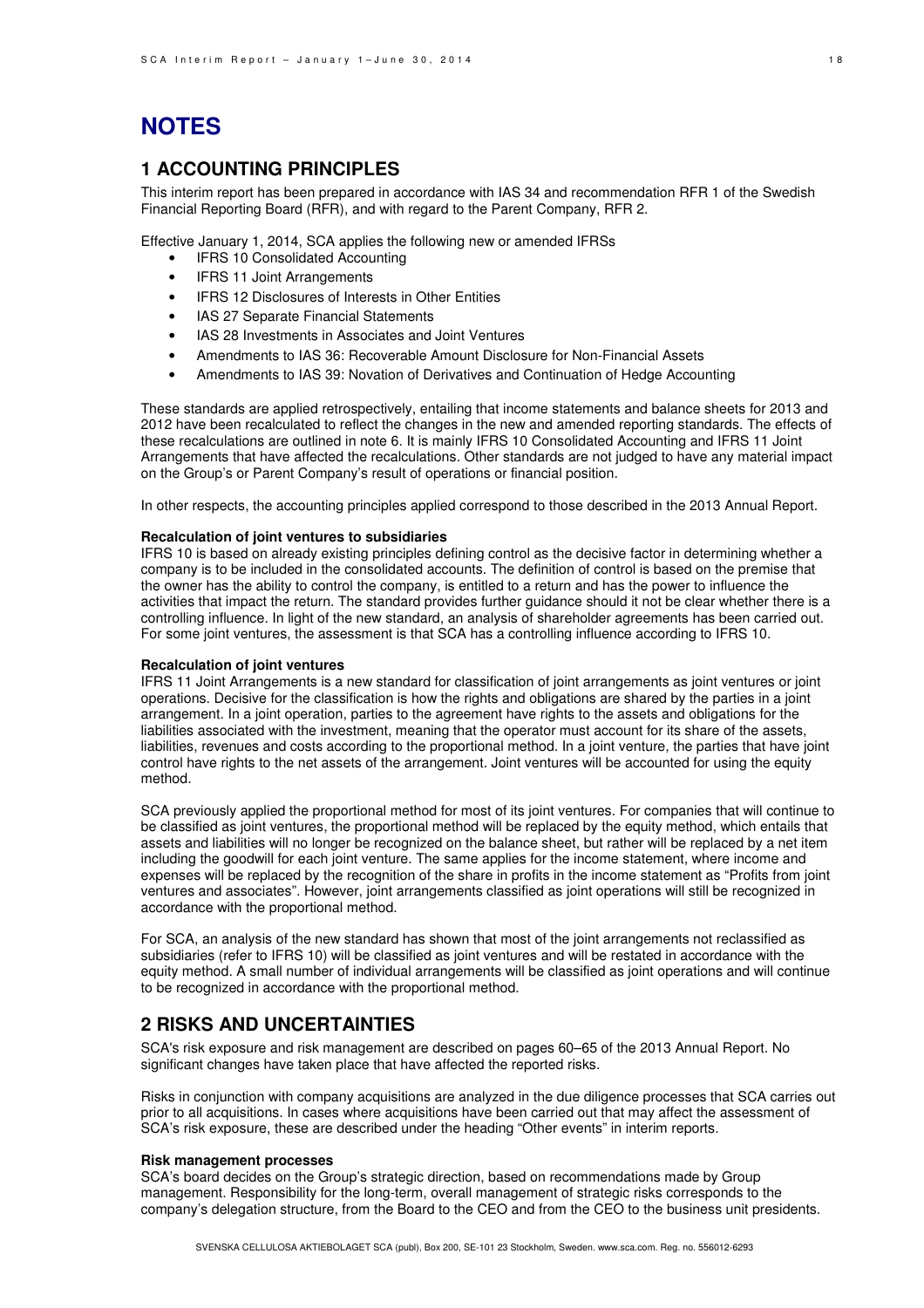This means that most operational risks are managed by SCA's business units at the local level, but that they are coordinated when considered necessary. The tools used in this coordination consist primarily of the business units' regular reporting and the annual strategy process, where risks and risk management are a part of the process.

SCA's financial risk management is centralized, as is the Group's internal bank for the Group companies' financial transactions and management of the Group's energy risks. Financial risks are managed in accordance with the Group's finance policy, which is adopted by SCA's board and which – together with SCA's energy risk policy – makes up a framework for risk management. Risks are aggregated and followed up on a regular basis to ensure compliance with these guidelines. SCA has also centralized other risk management.

SCA has a staff function for internal audit, which monitors compliance in the organization with the Group's policies.

### **3 RELATED PARTY TRANSACTIONS**

No transactions have been carried out between SCA and related parties that have had a material impact on the company's financial position and results of operations.

### **4 FINANCIAL INSTRUMENTS**

Distribution by level for measurement at fair value

|                                                               |             |                |                          |                | Financial<br>liabilities |                          |        |
|---------------------------------------------------------------|-------------|----------------|--------------------------|----------------|--------------------------|--------------------------|--------|
|                                                               | Carrying    | Measured at    | Derivatives              | Available-     | measured                 |                          |        |
|                                                               | amount in   | fair value     | used for                 | for-sale       | at                       |                          |        |
|                                                               | the balance | through        | hedge                    | financial      | amortized                | Of which fair value by   |        |
| SEK <sub>m</sub>                                              | sheet       | profit or loss | accounting               | assets         | cost                     | level <sup>1</sup>       |        |
| June 30, 2014                                                 |             |                |                          |                |                          | $\mathbf{1}$             | 2      |
| Derivatives                                                   | 1,071       | 217            | 854                      |                |                          | $\overline{\phantom{a}}$ | 1,071  |
| Non-current financial assets                                  | 1,789       |                |                          | 1,789          |                          | 1,781                    | 8      |
| <b>Total assets</b>                                           | 2,860       | 217            | 854                      | 1,789          |                          | 1,781                    | 1,079  |
| Derivatives<br><b>Financial liabilities</b>                   | 778         | 306            | 472                      |                |                          | ٠                        | 778    |
| <b>Current financial liabilities</b><br>Non-current financial | 10,653      |                |                          |                | 10,653                   |                          |        |
| liabilities                                                   | 30,097      | 16,221         |                          |                | 13,876                   |                          | 16,221 |
| <b>Total liabilities</b>                                      | 41,528      | 16,527         | 472                      | ۰              | 24,529                   |                          | 16,999 |
| December 31, 2013                                             |             |                |                          |                |                          |                          |        |
| Derivatives                                                   | 1,082       | 273            | 809                      |                |                          |                          | 1,082  |
| Non-current financial assets                                  | 1,657       |                |                          | 1,657          |                          | 1,649                    | 8      |
| <b>Total assets</b>                                           | 2,739       | 273            | 809                      | 1,657          |                          | 1,649                    | 1,090  |
| <b>Derivatives</b>                                            | 647         | 186            | 461                      |                |                          |                          | 647    |
| <b>Financial liabilities</b>                                  |             |                |                          |                |                          |                          |        |
| <b>Current financial liabilities</b><br>Non-current financial | 9,934       | 521            |                          |                | 9,413                    | ٠                        | 521    |
| liabilities                                                   | 28,406      | 15,796         | $\overline{\phantom{a}}$ | $\blacksquare$ | 12,610                   | $\overline{\phantom{a}}$ | 15,796 |
| <b>Total liabilities</b><br>.                                 | 38,987      | 16,503         | 461                      | $\blacksquare$ | 22,023                   | ÷.                       | 16,964 |

<sup>1</sup> No financial instruments have been classified to level 3

The fair value of trade receivables, other current and non-current receivables, cash and cash equivalents, trade payables and other current and non-current liabilities is estimated to be equal to their book value. The total fair value of financial liabilities amounts to SEK 41,717m (39,010).

No transfers between level 1 and 2 were made during the period.

The fair value of financial instruments is calculated based on current market quotations on the balance sheet date. The value of derivatives is based on published prices in an active market. The fair value of debt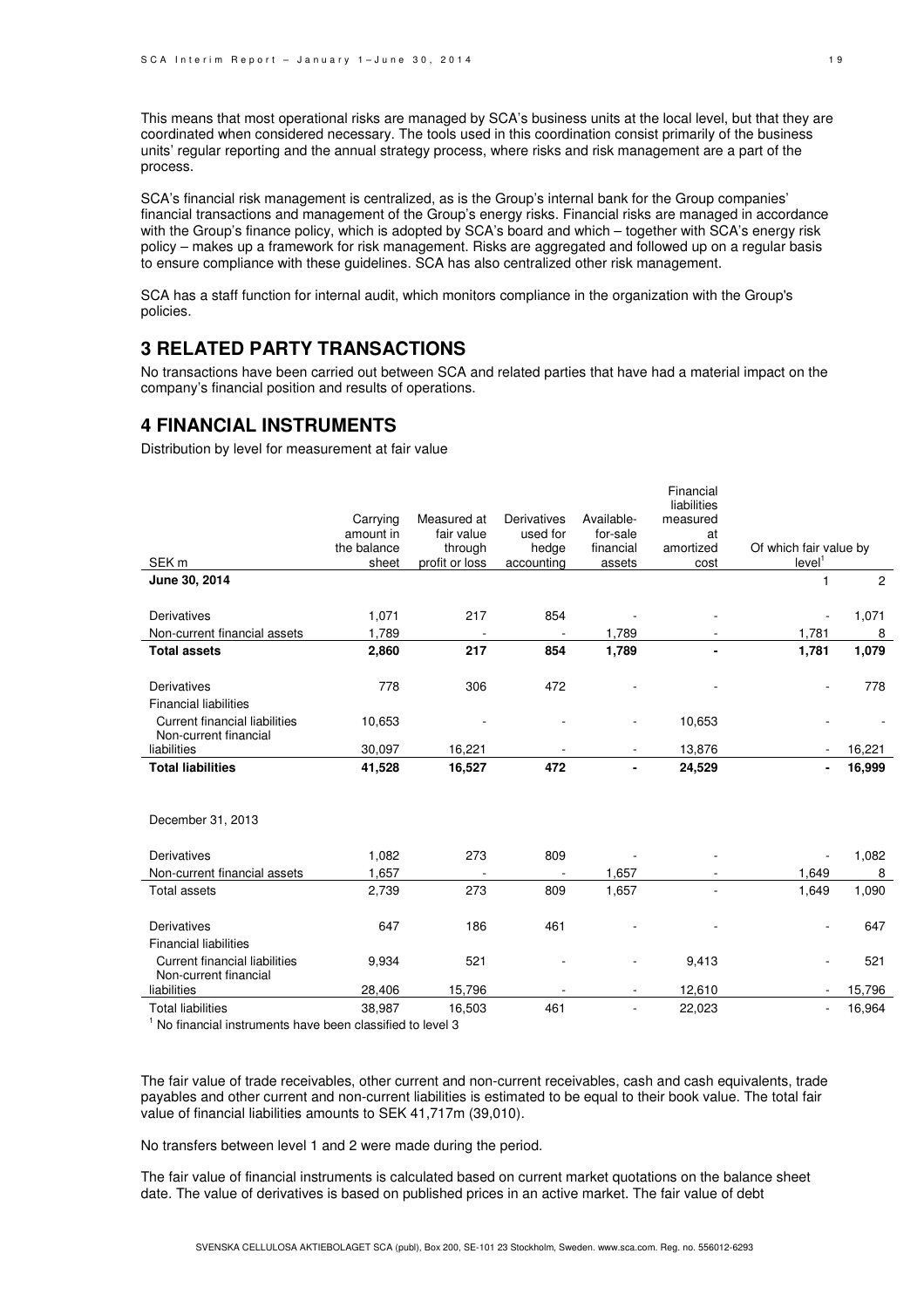instruments is set using valuation models, such as discounting of future cash flows to quoted market interest rates for the respective durations.

### **5 ACQUISITIONS AND DIVESTMENTS**

During the fourth quarter of 2013 SCA acquired additional shares in Vinda. SCA became the majority shareholder with a 51.4% ownership. Vinda is a Chinese tissue company listed on the Hong Kong Stock Exchange. The preliminary purchase price allocation is presented in the 2013 year-end report. Vinda's net sales for the first half of 2014 amounted to SEK 3,087m and operating profit amounted to SEK 286m. Net sales during the second quarter amounted to SEK 1,614m, and operating profit totaled SEK 168m.

In June SCA acquired the outstanding 50% in Fine Sancella from Nuqul Group. The consideration paid amounted to approximately USD 25m (approximately SEK 165m). Fine Sancella has previously been consolidated as a subsidiary, since SCA is considered to have a controlling influence. It is thus treated as an equity transaction and entails that no new purchase price allocation has been prepared.

# **6 EFFECTS OF RECALCULATIONS OF PREVIOUS PERIODS**

This note outlines the effects of recalculations of previous periods' cash flow statements, income statements, balance sheets and the quarterly overview of the segments and the note on financial instruments.

#### **Effects of recalculations, operating cash flow analysis, first half of 2013**

| SEK <sub>m</sub>                                   | Previously<br>reported | <b>Recalculation</b><br><b>IFRS10 &amp;</b><br>IFRS11 | <b>After</b><br>recalculation |
|----------------------------------------------------|------------------------|-------------------------------------------------------|-------------------------------|
| Operating cash surplus                             | 6,264                  | 267                                                   | 6,531                         |
| Change in working capital                          | $-939$                 | $-47$                                                 | $-986$                        |
| Current capital expenditures, net                  | $-1,471$               | $-17$                                                 | $-1,488$                      |
| Restructuring costs, etc.                          | $-493$                 | $\mathbf 0$                                           | $-493$                        |
| Operating cash flow                                | 3,361                  | 203                                                   | 3,564                         |
|                                                    |                        |                                                       |                               |
| <b>Financial items</b>                             | $-477$                 | $-29$                                                 | $-506$                        |
| Income taxes paid                                  | $-891$                 | $-68$                                                 | $-959$                        |
| Other                                              | 4                      | 10                                                    | 14                            |
| Cash flow from current operations                  | 1,997                  | 116                                                   | 2,113                         |
|                                                    |                        |                                                       |                               |
| Acquisitions                                       | $-941$                 | 1                                                     | $-940$                        |
| Strategic capital expenditures, fixed assets       | $-775$                 | $-7$                                                  | $-782$                        |
| <b>Divestments</b>                                 | 1,528                  | 0                                                     | 1,528                         |
| Cash flow before dividend                          | 1,809                  | 110                                                   | 1,919                         |
| Dividend                                           | $-3,193$               | $-39$                                                 | $-3,232$                      |
| Cash flow after dividend                           | $-1,384$               | 71                                                    | $-1,313$                      |
| Net cash flow from disposal group                  | 0                      | 0                                                     | 0                             |
| Net cash flow                                      | $-1,384$               | 71                                                    | $-1,313$                      |
| Net debt at the start of the period                | $-32,927$              | $-136$                                                | $-33,063$                     |
| Net cash flow                                      | $-1,384$               | 71                                                    | $-1,313$                      |
| Remeasurement to equity                            | 1,735                  | 0                                                     | 1,735                         |
| Currency effects                                   | $-59$                  | 24                                                    | $-35$                         |
| Effect of reclassification of operating liability* | $-186$                 | 0                                                     | $-186$                        |
| Net debt at the end of the period                  | $-32,821$              | $-41$                                                 | $-32,862$                     |
|                                                    |                        |                                                       |                               |
| Debt/equity ratio                                  | 0.55                   |                                                       | 0.54                          |
| Debt payment capacity, %                           | 35                     |                                                       | 36                            |

\* Provision for payroll tax has been reclassified to net debt under IAS 19.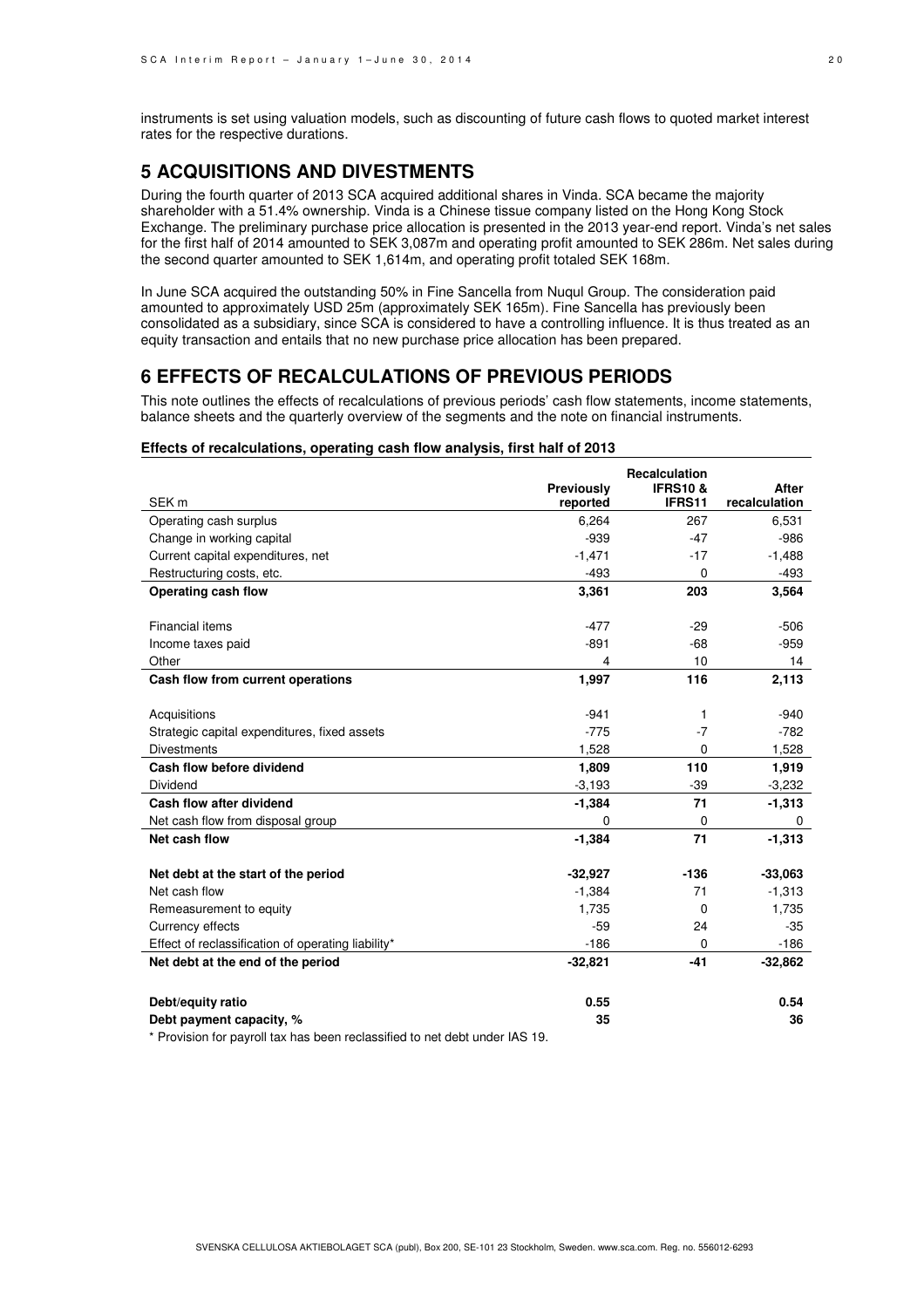# **Effects of recalculations, cash flow statement, first half of 2013**

|                                                                         |                 | Recalculation      |               |
|-------------------------------------------------------------------------|-----------------|--------------------|---------------|
|                                                                         | Previously      | <b>IFRS10&amp;</b> | After         |
| SEK m                                                                   | reported        | <b>IFRS11</b>      | recalculation |
|                                                                         |                 |                    |               |
| <b>Operating activities</b><br>Profit before tax                        | 3,093           |                    | 3,296         |
| Adjustment for non-cash items <sup>1</sup>                              | 2,192           | 203<br>44          | 2,236         |
|                                                                         | 5,285           | 247                | 5,532         |
| Paid tax                                                                | $-891$          | -68                | $-959$        |
| Cash flow from operating activities                                     |                 |                    |               |
| before changes in working capital                                       | 4,394           | 179                | 4,573         |
| Cash flow from changes in working capital                               |                 |                    |               |
| Change in inventories                                                   | 174             | -26                | 148           |
| Change in operating receivables                                         | -543            | -45                | $-588$        |
| Change in operating liabilities                                         | $-570$          | 24                 | $-546$        |
| Cash flow from operating activities                                     | 3,455           | 132                | 3,587         |
|                                                                         |                 |                    |               |
| <b>Investing activities</b>                                             |                 |                    |               |
| Acquisition of operations                                               | 87              | 1                  | 88            |
| Sold operations                                                         | 1,311           | 0                  | 1,311         |
| Acquisition tangible and intangible assets                              | $-2,481$        | -24                | $-2,505$      |
| Sale of tangible assets                                                 | 235             | 0                  | 235           |
| Repayment of loans from external parties                                | 167             | -15                | 152           |
| Cash flow from investing activities                                     | -681            | $-38$              | -719          |
|                                                                         |                 |                    |               |
| <b>Financing activities</b>                                             |                 |                    |               |
| Acquisition of non-controlling interests                                | $-1,028$        | 0                  | $-1,028$      |
| Borrowings                                                              | 2,774           | $-11$              | 2,763         |
| Dividends paid                                                          | $-3,193$        | -39                | $-3,232$      |
| Cash flow from financing activities                                     | $-1,447$        | -50                | $-1,497$      |
|                                                                         |                 |                    |               |
| Cash flow for the period                                                | 1,327           | 44                 | 1,371         |
| Cash and cash equivalents at the beginning of the year                  | 2,017           | 101                | 2,118         |
| Exchange rate differences in cash and cash equivalents                  | 0               | -3                 | -3            |
| Cash and cash equivalents at the end of the period                      | 3,344           | 142                | 3,486         |
|                                                                         |                 |                    |               |
|                                                                         |                 |                    |               |
| Cash flow from operating activities per share, SEK                      | 4.90            | 0.19               | 5.09          |
|                                                                         |                 |                    |               |
| Reconciliation with operating cash flow analysis                        |                 |                    |               |
|                                                                         |                 |                    |               |
| Cash flow for the period                                                | 1,327           | 44                 | 1,371         |
| <b>Deducted items:</b>                                                  |                 |                    |               |
| Repayment of loans from external parties                                | $-167$          | 15                 | $-152$        |
| Borrowings                                                              | $-2,774$        | 11                 | $-2,763$      |
| <b>Added items:</b>                                                     |                 |                    |               |
| Net debt in acquired and divested operations<br><b>Accrued interest</b> | 217             | 0                  | 217           |
|                                                                         | 13              | 1                  | 14            |
| Net cash flow according to operating cash flow analysis                 | $-1,384$        | 71                 | $-1,313$      |
| <sup>1</sup> Depreciation and impairment, fixed assets                  |                 |                    | 2.641         |
| Fair-value measurement/net growth of forest assets                      | 2,603<br>$-316$ | 38<br>0            | $-316$        |
| Gains sale/swap of assets                                               | 0               | -173               | $-173$        |
| Unpaid related to efficiency programs                                   | 283             | 0                  | 283           |
| Profit or Loss from disposals                                           | 121             | 0                  | 121           |
| Payments related to efficiency programs, already recognized             | $-308$          | 0                  | $-308$        |
| Other                                                                   | $-191$          | 179                | -12           |
| Total                                                                   | 2,192           | 44                 | 2,236         |
|                                                                         |                 |                    |               |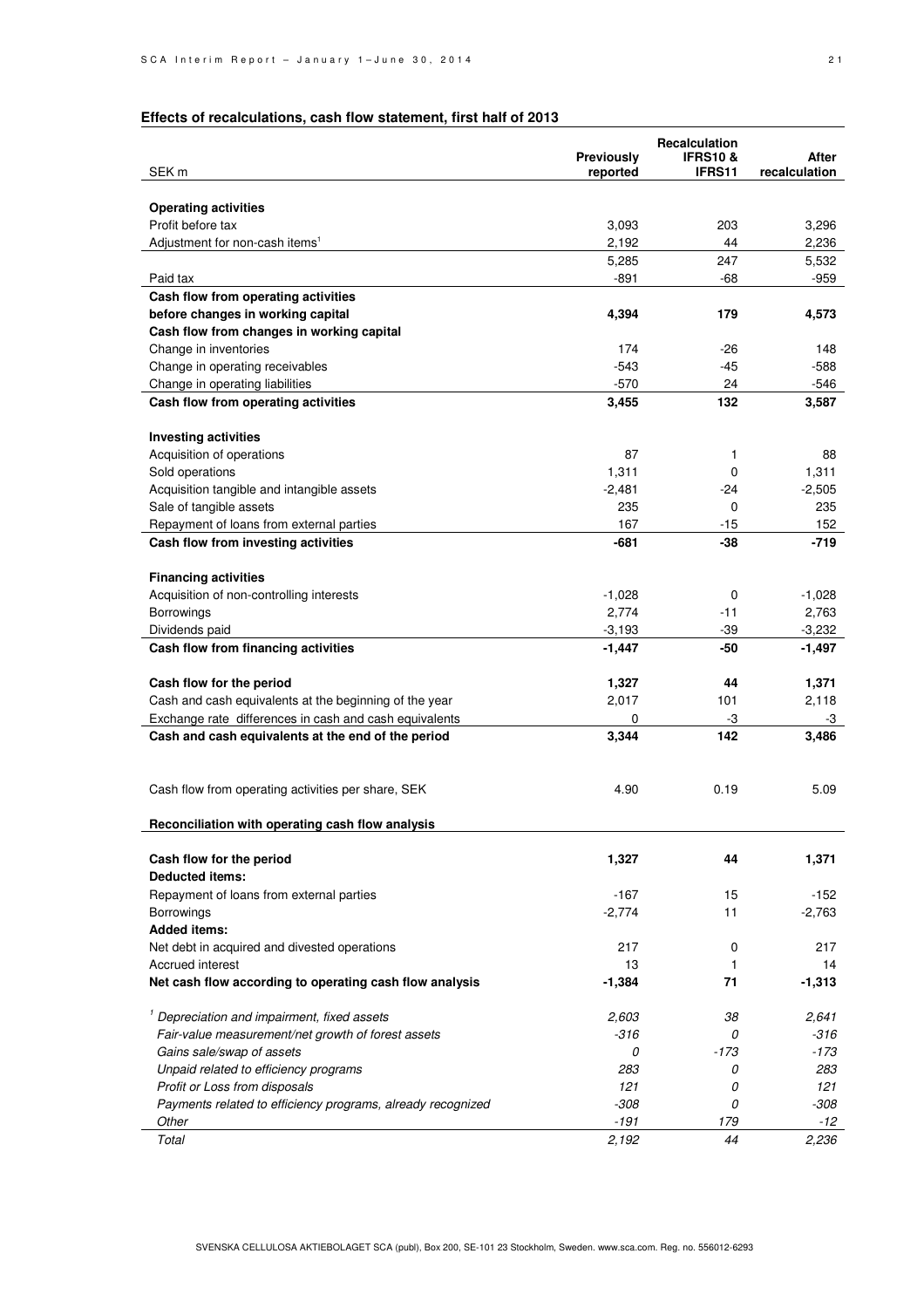### **Effects of recalculations, statement of profit or loss**

|                                                                                             |                             | 2013:2                                         |                          | 1306                        |                                                |                          |
|---------------------------------------------------------------------------------------------|-----------------------------|------------------------------------------------|--------------------------|-----------------------------|------------------------------------------------|--------------------------|
| SEK <sub>m</sub>                                                                            | Pre-<br>viously<br>reported | Recalculation<br><b>IFRS10 &amp;</b><br>IFRS11 | After re-<br>calculation | Pre-<br>viously<br>reported | Recalculation<br><b>IFRS10 &amp;</b><br>IFRS11 | After re-<br>calculation |
| <b>Net sales</b>                                                                            | 22,145                      | 974                                            | 23,119                   | 44,531                      | 1,920                                          | 46,451                   |
| Cost of goods sold 1                                                                        | $-16,700$                   | -639                                           | $-17,339$                | $-33,773$                   | $-1,272$                                       | $-35,045$                |
| <b>Gross profit</b>                                                                         | 5,445                       | 335                                            | 5,780                    | 10,758                      | 648                                            | 11,406                   |
| Sales, general and administration <sup>1</sup>                                              | $-3,324$                    | $-216$                                         | $-3,540$                 | $-6,448$                    | $-419$                                         | $-6,867$                 |
| Items affecting comparability <sup>2</sup>                                                  | $-373$                      | 0                                              | $-373$                   | $-791$                      | 0                                              | $-791$                   |
| Share of profits of associates                                                              | 35                          | 3                                              | 38                       | 51                          | 3                                              | 54                       |
| <b>Operating profit</b>                                                                     | 1,783                       | 122                                            | 1,905                    | 3,570                       | 232                                            | 3,802                    |
| Financial items                                                                             | $-213$                      | -14                                            | $-227$                   | $-477$                      | $-29$                                          | $-506$                   |
| <b>Profit before tax</b>                                                                    | 1,570                       | 108                                            | 1,678                    | 3,093                       | 203                                            | 3,296                    |
| Tax                                                                                         | $-416$                      | $-32$                                          | $-448$                   | -804                        | $-58$                                          | $-862$                   |
| Net profit for the period                                                                   | 1,154                       | 76                                             | 1,230                    | 2,289                       | 145                                            | 2,434                    |
| Earnings attributable to:                                                                   |                             |                                                |                          |                             |                                                |                          |
| Owners of the parent                                                                        | 1,143                       | 1                                              | 1,144                    | 2,262                       | 1                                              | 2,263                    |
| Non-controlling interests                                                                   | 11                          | 75                                             | 86                       | 27                          | 144                                            | 171                      |
| Earnings per share, SEK - owners of the parent total operations                             |                             |                                                |                          |                             |                                                |                          |
| - before dilution effects                                                                   | 1.63                        |                                                | 1.63                     | 3.22                        |                                                | 3.22                     |
| - after dilution effects                                                                    | 1.63                        |                                                | 1.63                     | 3.22                        |                                                | 3.22                     |
| Calculation of earnings per share<br>Earnings attributable to owners of the                 |                             |                                                |                          |                             |                                                |                          |
| parent                                                                                      | 1,143                       | 1                                              | 1,144                    | 2,262                       | 1                                              | 2,263                    |
| Average no. of shares before dilution,<br>millions<br>Average no. of shares after dilution, | 702.3                       |                                                | 702.3                    | 702.3                       |                                                | 702.3                    |
| millions                                                                                    | 702.3                       |                                                | 702.3                    | 702.3                       |                                                | 702.3                    |
| <sup>1</sup> Of which, depreciation                                                         | $-1.208$                    | $-19$                                          | $-1,227$                 | $-2,450$                    | $-37$                                          | $-2,487$                 |
| <sup>2</sup> Distribution of items affecting comparability                                  |                             |                                                |                          |                             |                                                |                          |
| Distribution of restructuring costs, etc. per function                                      |                             |                                                |                          |                             |                                                |                          |
| Cost of goods sold                                                                          | $-62$                       | 0                                              | $-62$                    | $-150$                      | 0                                              | $-150$                   |
| Sales, general and administration                                                           | $-310$                      | 0                                              | $-310$                   | $-488$                      | 0                                              | $-488$                   |
| Impairment, etc.                                                                            | -1                          | 0                                              | -1                       | -153                        | 0                                              | -153                     |
| Total items affecting comparability                                                         | $-373$                      | 0                                              | $-373$                   | $-791$                      | $\Omega$                                       | $-791$                   |
| <b>Gross margin</b>                                                                         | 24.6                        | $0.4\,$                                        | 25.0                     | 24.2                        | $0.4\,$                                        | 24.6                     |
| Operating margin                                                                            | 8.1                         | 0.1                                            | 8.2                      | 8.0                         | 0.2                                            | 8.2                      |
| Financial net margin                                                                        | $-1.0$                      | 0.0                                            | $-1.0$                   | $-1.1$                      | 0.0                                            | $-1.1$                   |
| Profit margin                                                                               | 7.1                         | 0.1                                            | 7.2                      | 6.9                         | 0.2                                            | 7.1                      |
| Tax                                                                                         | $-1.9$                      | 0.0                                            | $-1.9$                   | $-1.8$                      | $-0.1$                                         | -1.9                     |
| Net margin                                                                                  | 5.2                         | 0.1                                            | 5.3                      | 5.1                         | 0.1                                            | 5.2                      |
|                                                                                             |                             |                                                |                          |                             |                                                |                          |
| <b>Excluding items affecting comparability:</b><br>Gross margin                             | 24.6                        | 0.4                                            | 25.0                     | 24.2                        | 0.4                                            | 24.6                     |
| Operating margin                                                                            | 9.7                         | 0.2                                            | 9.9                      | 9.8                         | 0.1                                            | 9.9                      |
| Financial net margin                                                                        | $-1.0$                      | 0.0                                            | $-1.0$                   | $-1.1$                      | 0.0                                            | $-1.1$                   |
| Profit margin                                                                               | 8.7                         | 0.2                                            | 8.9                      | 8.7                         | 0.1                                            | 8.8                      |
| Tax                                                                                         | $-2.2$                      | $-0.1$                                         | $-2.3$                   | $-2.2$                      | $-0.1$                                         | $-2.3$                   |
| Net margin                                                                                  | 6.5                         | 0.1                                            | 6.6                      | 6.5                         | 0.0                                            | 6.5                      |
|                                                                                             |                             |                                                |                          |                             |                                                |                          |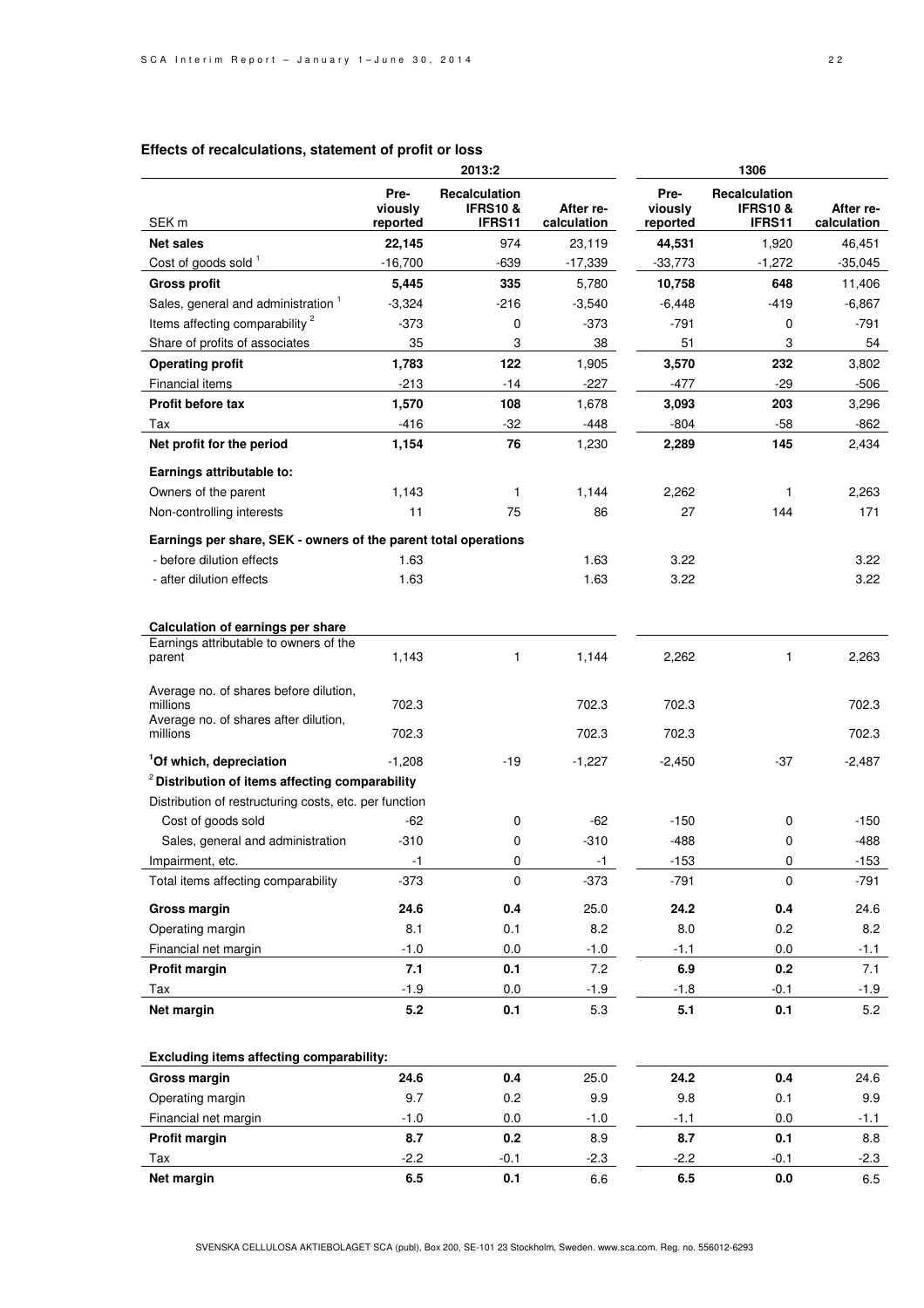### **Recalculation of consolidated balance sheet, December 31, 2013**

|                                                                                  |                  | Recalculation      |                  |
|----------------------------------------------------------------------------------|------------------|--------------------|------------------|
|                                                                                  | Previously       | <b>IFRS10&amp;</b> | After            |
| SEK m                                                                            | reported         | <b>IFRS11</b>      | recalculation    |
|                                                                                  |                  |                    |                  |
| <b>Assets</b>                                                                    |                  |                    |                  |
| Goodwill                                                                         | 13,630           | 155                | 13,785           |
| Other intangible assets                                                          | 8,031            | 105                | 8,136            |
| Tangible assets                                                                  | 80,570           | 974                | 81,544           |
| Shares and participations                                                        | 1,310            | -238               | 1,072            |
| Non-current financial assets                                                     | 3,221            | -31                | 3,190            |
| Other non-current receivables                                                    | 1,720            | 99                 | 1,819            |
| <b>Total non-current assets</b>                                                  | 108,482          | 1,064              | 109,546          |
| Operating receivables and inventories                                            | 29,882           | 1,195              | 31,077           |
| Current financial assets                                                         | 227              | 309                | 536              |
| Non-current assets held for sale                                                 | 32               | 0                  | 32               |
| Cash and cash equivalents                                                        | 3,649            | 136                | 3,785            |
| <b>Total current assets</b>                                                      | 33,790           | 1,640              | 35,430           |
| <b>Total assets</b>                                                              | 142,272          | 2,704              | 144,976          |
|                                                                                  |                  |                    |                  |
| <b>Equity</b>                                                                    |                  |                    |                  |
| Owners of the parent                                                             | 63,271           | 0                  | 63,271           |
| Non-controlling interests                                                        | 3,033            | 1,507              | 4,540            |
| <b>Total equity</b>                                                              | 66,304           | 1,507              | 67,811           |
|                                                                                  |                  |                    |                  |
| <b>Liabilities</b>                                                               |                  |                    |                  |
| Provisions for pensions                                                          | 2,546            | 2                  | 2,548            |
| Other provisions                                                                 | 10,432           | 99                 | 10,531           |
| Non-current financial liabilities                                                | 28,444           | 259                | 28,703           |
| Other non-current liabilities                                                    | 586              | 7                  | 593              |
| <b>Total non-current liabilities</b>                                             | 42,008           | 367                | 42,375           |
| Current financial liabilities                                                    |                  |                    |                  |
| Other current liabilities                                                        | 9,828            | 181<br>649         | 10,009           |
| <b>Total current liabilities</b>                                                 | 24,132<br>33,960 | 830                | 24,781<br>34,790 |
| <b>Total liabilities</b>                                                         | 75,968           | 1,197              | 77,165           |
| <b>Total equity and liabilities</b>                                              | 142,272          | 2,704              | 144,976          |
|                                                                                  |                  |                    |                  |
|                                                                                  |                  |                    |                  |
| Debt/equity ratio                                                                | 0.51             |                    | 0.50             |
| Visible equity/assets ratio                                                      | 44%              |                    | 44%              |
|                                                                                  |                  |                    |                  |
| Return on capital employed                                                       | 9%               |                    | 10%              |
| Return on equity                                                                 | 9%               |                    | 9%               |
| Excluding items affecting comparability:                                         | 11%              |                    | 11%              |
| Return on capital employed                                                       | 10%              |                    | 11%              |
| Return on equity                                                                 |                  |                    |                  |
| Equity per share, SEK                                                            | 94               | 2                  | 96               |
| Capital employed                                                                 | 100,190          | 1,540              | 101,730          |
| - of which working capital                                                       | 7,224            | 516                | 7,740            |
|                                                                                  |                  |                    |                  |
| Provisions for restructuring costs are included in the balance sheet as follows: |                  |                    |                  |
| - Other provisions*                                                              | 786<br>414       | $-370$             | 416              |
| - Operating liabilities                                                          |                  | 372                | 786              |
| *) of which, provision for tax risks                                             | 293              | $-1$               | 292              |
| Net debt                                                                         | 33,886           | 33                 | 33,919           |
| <b>Total Equity</b>                                                              | 66,304           | 1,507              | 67,811           |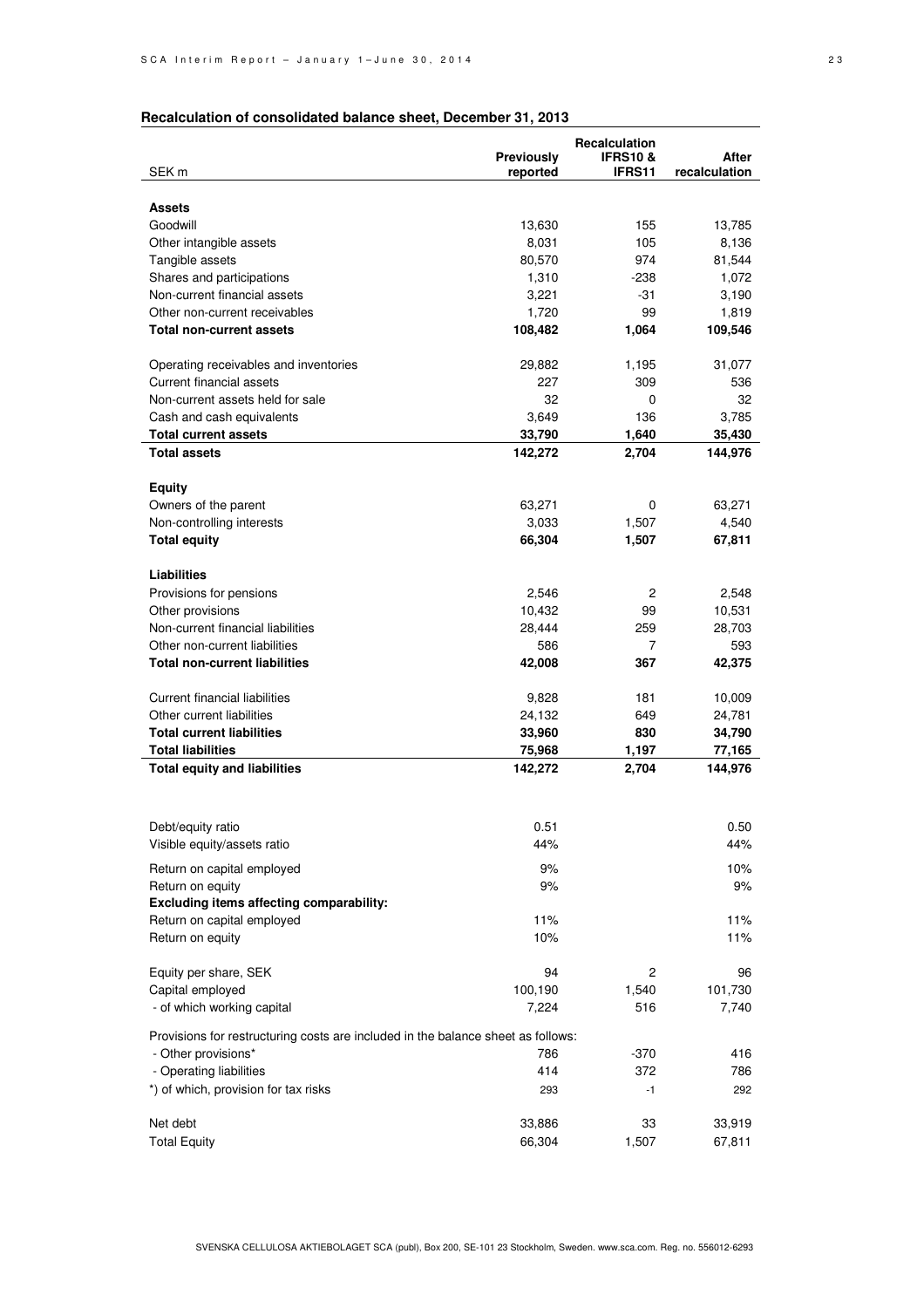### **Recalculation of consolidated statement of profit or loss and other comprehensive income, second quarter 2013**

| SEK <sub>m</sub>                                                  | Previously<br>reported | <b>Recalculation</b><br><b>IFRS10 &amp;</b><br>IFRS11 | After<br>recalculation |
|-------------------------------------------------------------------|------------------------|-------------------------------------------------------|------------------------|
| Profit for the period                                             | 1,154                  | 76                                                    | 1,230                  |
| Other comprehensive income for the period                         |                        |                                                       |                        |
| Items never reclassified subsequently to profit or loss           |                        |                                                       |                        |
| Actuarial gains/losses on defined benefit pension plans           | 842                    | 0                                                     | 842                    |
| Income tax relating to components of other comprehensive income   | $-226$                 | 0                                                     | $-226$                 |
|                                                                   | 616                    | $\Omega$                                              | 616                    |
| Items that may be reclassified subsequently to profit or loss     |                        |                                                       |                        |
| Available-for-sale financial assets                               | $-42$                  | $\Omega$                                              | $-42$                  |
| Cash flow hedges                                                  | $-223$                 | 0                                                     | $-223$                 |
| Exchange differences on translating foreign operations            | 1,940                  | $-42$                                                 | 1,898                  |
| Gains/losses from hedges of net investments in foreign operations | $-778$                 | 0                                                     | $-778$                 |
| Income tax relating to components of other comprehensive income   | 226                    | 0                                                     | 226                    |
|                                                                   | 1,123                  | $-42$                                                 | 1,081                  |
| Other comprehensive income for the period, net of tax             | 1,739                  | -42                                                   | 1,697                  |
| Total comprehensive income for the period                         | 2,893                  | 34                                                    | 2,927                  |
| Total comprehensive income attributable to:                       |                        |                                                       |                        |
| Owners of the parent                                              | 2,841                  | 0                                                     | 2,841                  |
| Non-controlling interests                                         | 52                     | 34                                                    | 86                     |

### **Recalculation of consolidated statement of changes in equity, first half of 2013**

|                                                 | Previously | <b>Recalculation</b><br><b>IFRS10&amp;</b> | After         |
|-------------------------------------------------|------------|--------------------------------------------|---------------|
| SEK <sub>m</sub>                                | reported   | IFRS11                                     | recalculation |
| Attributable to owners of the parent            |            |                                            |               |
| Opening balance, January 1                      | 59,706     | 0                                          | 59,706        |
| Total comprehensive income for the period       | 3,598      | 0                                          | 3,598         |
| Dividend                                        | $-3,161$   | 0                                          | $-3,161$      |
| Acquisition of non-controlling interests        | -666       | $\Omega$                                   | $-666$        |
| Revaluation effect of non-controlling interests | $-2$       | 0                                          | -2            |
| <b>Closing balance</b>                          | 59,475     | 0                                          | 59,475        |
| Non-controlling interests                       |            |                                            |               |
| Opening balance, January 1                      | 458        | 1,535                                      | 1,993         |
| Total comprehensive income for the period       | 52         | 65                                         | 117           |
| Dividend                                        | $-32$      | -39                                        | $-71$         |
| Acquisition of non-controlling interests        | $-335$     | 0                                          | -335          |
| <b>Closing balance</b>                          | 143        | 1,561                                      | 1,704         |
| Total equity, closing balance                   | 59,618     | 1,561                                      | 61,179        |